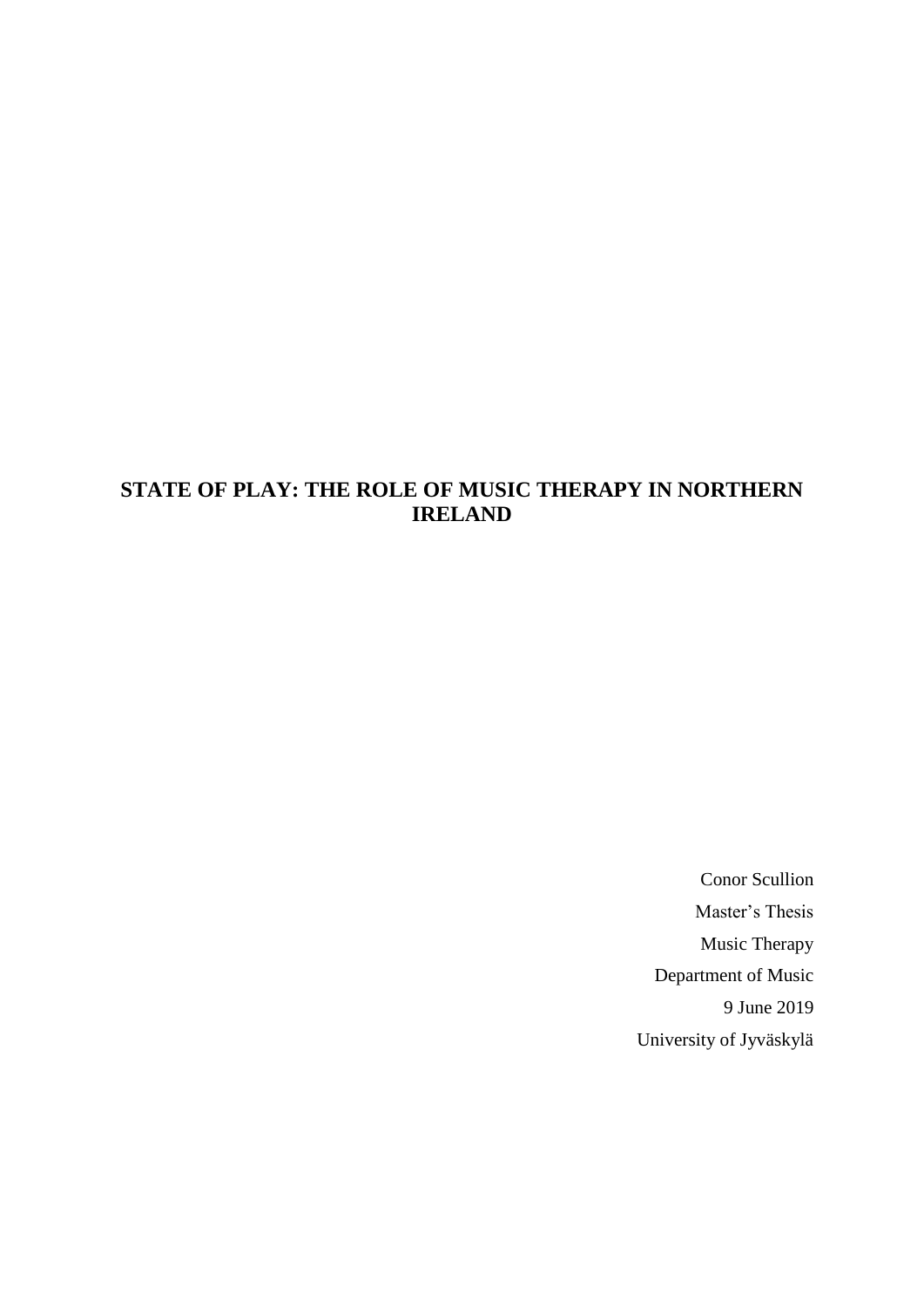# **JYVÄSKYLÄN YLIOPISTO**

| Tiedekunta - Faculty                                                                                                                                                                                                                                                                                                                                                                                                                                                                                                                                                                                                                                                                                                                                                                                                                                                                                                                                                                                                                                                                                                                                                                                                                                                                                                                                                                                                                                                                                                                                                                                                                               | Laitos - Department         |  |  |
|----------------------------------------------------------------------------------------------------------------------------------------------------------------------------------------------------------------------------------------------------------------------------------------------------------------------------------------------------------------------------------------------------------------------------------------------------------------------------------------------------------------------------------------------------------------------------------------------------------------------------------------------------------------------------------------------------------------------------------------------------------------------------------------------------------------------------------------------------------------------------------------------------------------------------------------------------------------------------------------------------------------------------------------------------------------------------------------------------------------------------------------------------------------------------------------------------------------------------------------------------------------------------------------------------------------------------------------------------------------------------------------------------------------------------------------------------------------------------------------------------------------------------------------------------------------------------------------------------------------------------------------------------|-----------------------------|--|--|
| Humanities                                                                                                                                                                                                                                                                                                                                                                                                                                                                                                                                                                                                                                                                                                                                                                                                                                                                                                                                                                                                                                                                                                                                                                                                                                                                                                                                                                                                                                                                                                                                                                                                                                         | <b>Music Department</b>     |  |  |
| Tekijä – Author                                                                                                                                                                                                                                                                                                                                                                                                                                                                                                                                                                                                                                                                                                                                                                                                                                                                                                                                                                                                                                                                                                                                                                                                                                                                                                                                                                                                                                                                                                                                                                                                                                    |                             |  |  |
| <b>CONOR SCULLION</b>                                                                                                                                                                                                                                                                                                                                                                                                                                                                                                                                                                                                                                                                                                                                                                                                                                                                                                                                                                                                                                                                                                                                                                                                                                                                                                                                                                                                                                                                                                                                                                                                                              |                             |  |  |
| Työn nimi – Title                                                                                                                                                                                                                                                                                                                                                                                                                                                                                                                                                                                                                                                                                                                                                                                                                                                                                                                                                                                                                                                                                                                                                                                                                                                                                                                                                                                                                                                                                                                                                                                                                                  |                             |  |  |
| STATE OF PLAY: THE ROLE OF MUSIC THERAPY IN NORTHERN IRELAND                                                                                                                                                                                                                                                                                                                                                                                                                                                                                                                                                                                                                                                                                                                                                                                                                                                                                                                                                                                                                                                                                                                                                                                                                                                                                                                                                                                                                                                                                                                                                                                       |                             |  |  |
| Oppiaine – Subject                                                                                                                                                                                                                                                                                                                                                                                                                                                                                                                                                                                                                                                                                                                                                                                                                                                                                                                                                                                                                                                                                                                                                                                                                                                                                                                                                                                                                                                                                                                                                                                                                                 | Työn laji – Level           |  |  |
| Music Therapy                                                                                                                                                                                                                                                                                                                                                                                                                                                                                                                                                                                                                                                                                                                                                                                                                                                                                                                                                                                                                                                                                                                                                                                                                                                                                                                                                                                                                                                                                                                                                                                                                                      | Master's Thesis             |  |  |
| Aika – Month and year                                                                                                                                                                                                                                                                                                                                                                                                                                                                                                                                                                                                                                                                                                                                                                                                                                                                                                                                                                                                                                                                                                                                                                                                                                                                                                                                                                                                                                                                                                                                                                                                                              | Sivumäärä – Number of pages |  |  |
| <b>JUNE 2019</b>                                                                                                                                                                                                                                                                                                                                                                                                                                                                                                                                                                                                                                                                                                                                                                                                                                                                                                                                                                                                                                                                                                                                                                                                                                                                                                                                                                                                                                                                                                                                                                                                                                   | 37                          |  |  |
| Tiivistelmä - Abstract<br>In a population that experiences traumatic events, there will inevitably be resultant<br>mental and physical health problems. This research paper investigates the current role of<br>music therapy in addressing some of these types of health problems in Northern Ireland, a<br>place where civil conflict officially ended in 1998. This research is based on a review of<br>existing literature and research around trauma in Northern Ireland, supplemented by<br>interviews with two music therapists currently practising in<br>Northern Ireland. The purpose of these interviews is to highlight the therapists' own<br>experiences of working in a post-conflict society and to discover if music therapy<br>plays a role in their treatment of conflict-related health issues. Potential outcomes from this<br>investigation include; getting a better understanding of individual music<br>therapists' own awareness of conflict-related problems in their client groups, and<br>understanding how therapists operate in a historically divided society. Identifying the<br>main types of client population's music therapists in Northern Ireland work with is<br>also of value. The larger implications of this study are that it can identify potentially<br>successful strategies for dealing with conflict-related illness that could be adapted and<br>employed by other voluntary sector healthcare services. It might also be useful for music<br>therapists in other conflict areas around the world to gain insight into how therapists in<br>Northern Ireland deal with trauma-related illnesses. |                             |  |  |
| Asiasanat – Keywords                                                                                                                                                                                                                                                                                                                                                                                                                                                                                                                                                                                                                                                                                                                                                                                                                                                                                                                                                                                                                                                                                                                                                                                                                                                                                                                                                                                                                                                                                                                                                                                                                               |                             |  |  |
| Music therapy, music therapists, trauma, Northern Ireland.                                                                                                                                                                                                                                                                                                                                                                                                                                                                                                                                                                                                                                                                                                                                                                                                                                                                                                                                                                                                                                                                                                                                                                                                                                                                                                                                                                                                                                                                                                                                                                                         |                             |  |  |
| Säilytyspaikka – Depository                                                                                                                                                                                                                                                                                                                                                                                                                                                                                                                                                                                                                                                                                                                                                                                                                                                                                                                                                                                                                                                                                                                                                                                                                                                                                                                                                                                                                                                                                                                                                                                                                        |                             |  |  |
| Muita tietoja - Additional information                                                                                                                                                                                                                                                                                                                                                                                                                                                                                                                                                                                                                                                                                                                                                                                                                                                                                                                                                                                                                                                                                                                                                                                                                                                                                                                                                                                                                                                                                                                                                                                                             |                             |  |  |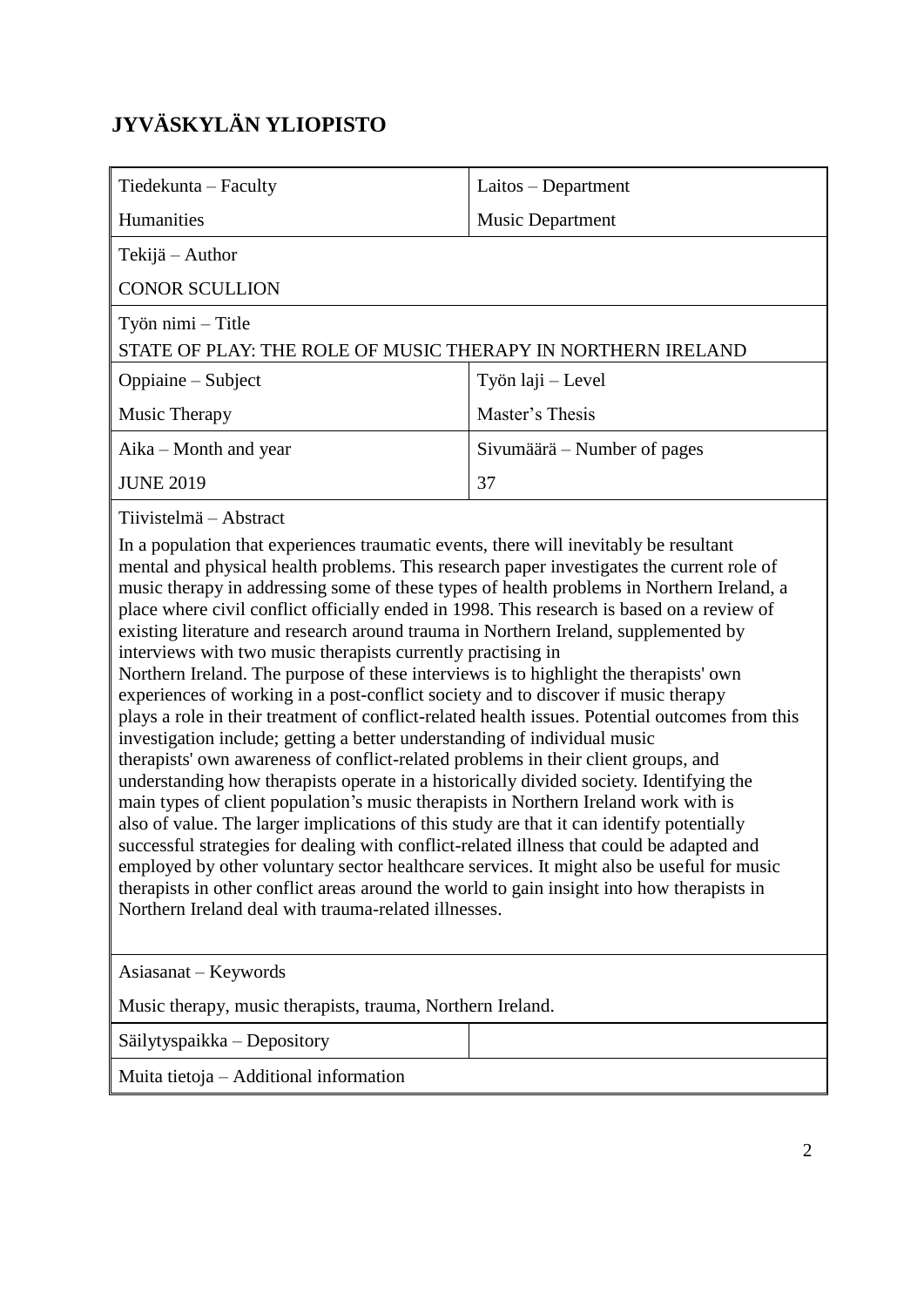### **ACKNOWLEDGEMENTS**

Firstly, a big thank you to Lorraine O'Brien Glenn and Josie Nugent, whose insights and experiences as music therapists in Northern Ireland were invaluable to this work.

Secondly, thanks to Tracy Dempsey for her never-ending support and understanding. Lastly, massive appreciation and thanks to my tutors, supervisors and classmates for their continued patience and support.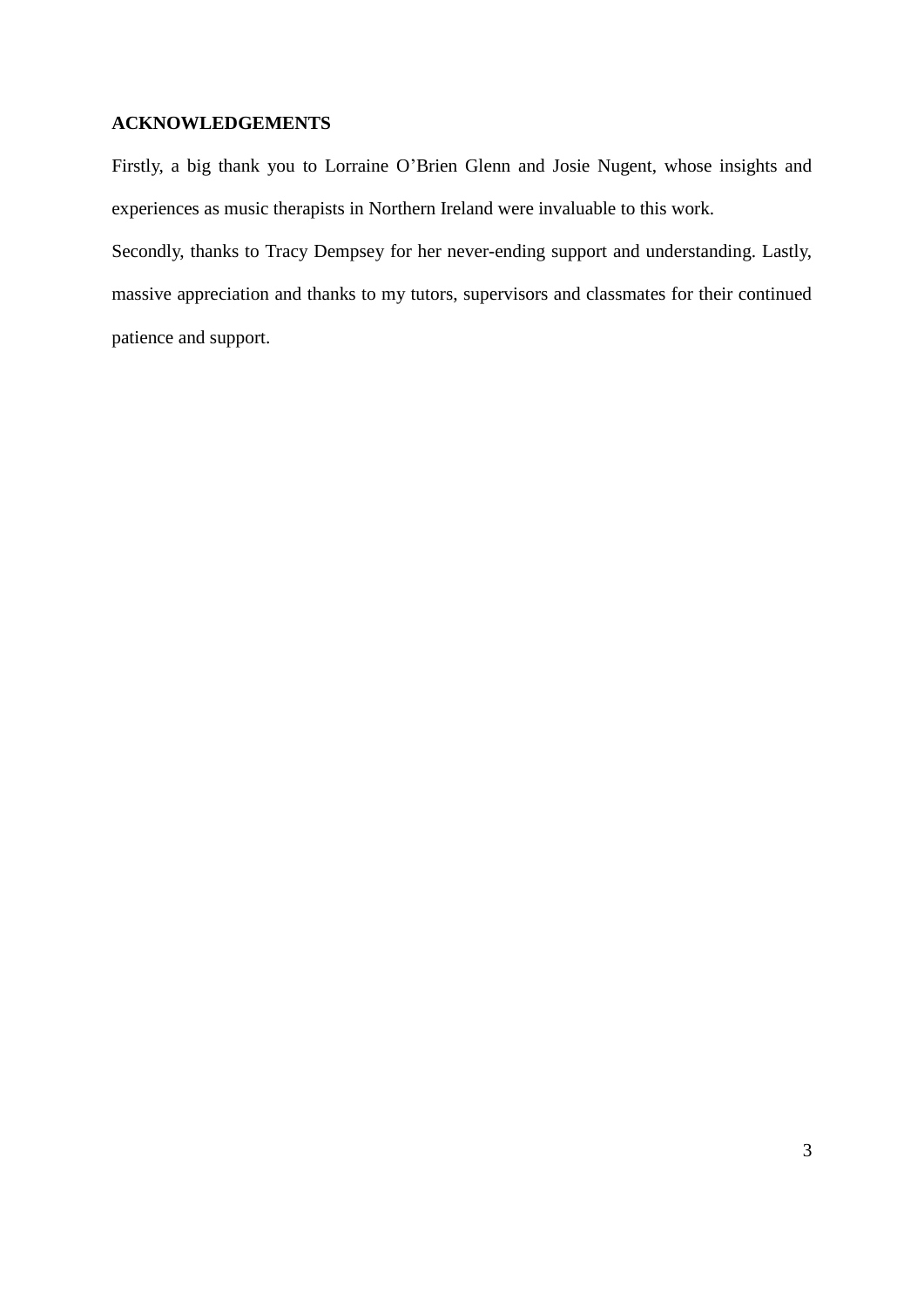## **CONTENTS**

| 1             |                   |  |
|---------------|-------------------|--|
| 2             |                   |  |
| 3             | 3.1<br>3.2<br>3.3 |  |
| 4             |                   |  |
| $\mathcal{F}$ |                   |  |
|               | 6.1<br>6.2        |  |
| 7             |                   |  |
| 8             |                   |  |
|               |                   |  |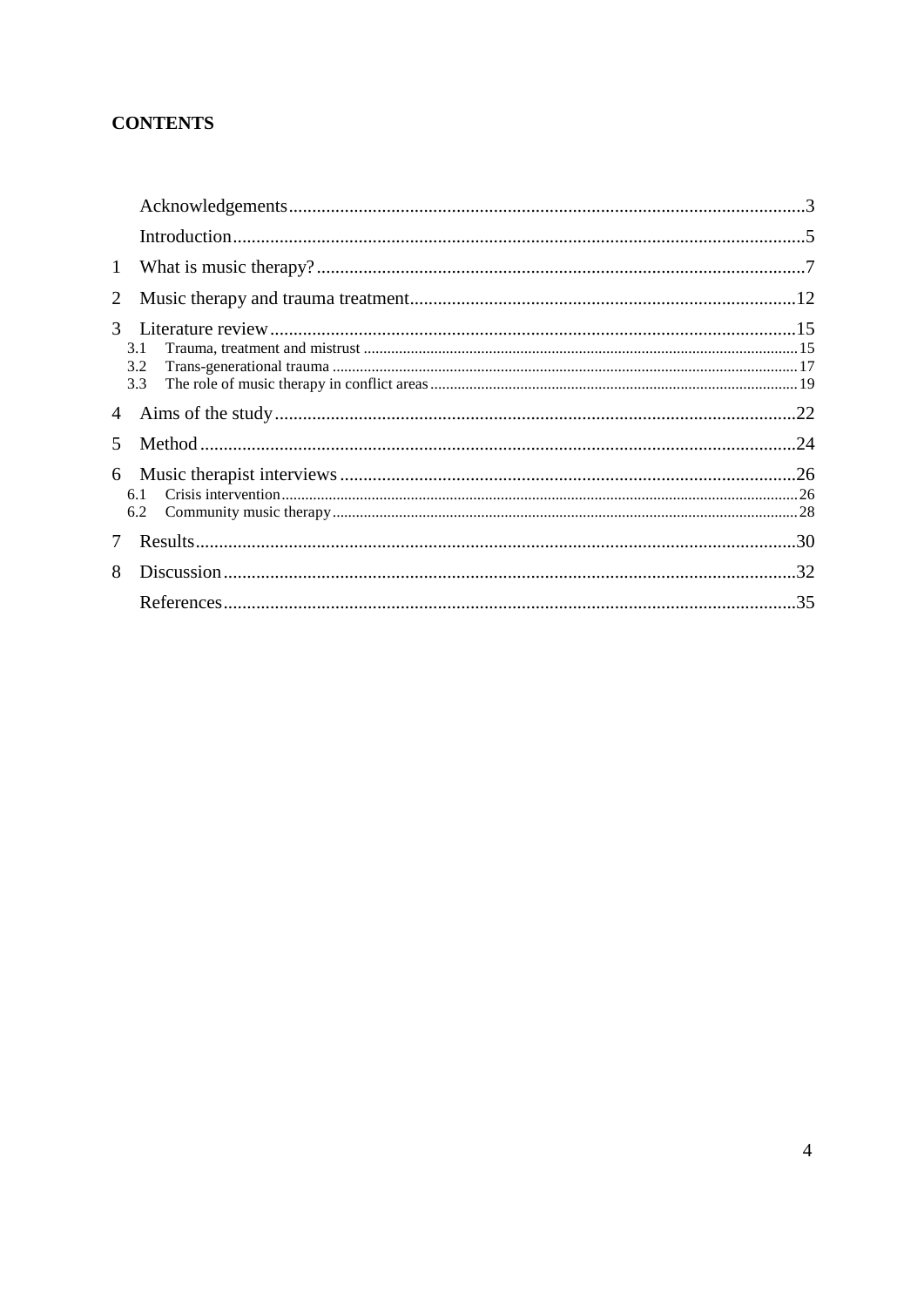## **INTRODUCTION**

The following thesis attempts to examine the role of music therapy when it comes to tackling issues related to the conflict in Northern Ireland, and to discover the potential that clinical music therapists have in helping to deal with trauma-related health issues.

The primary section of the thesis explores definitions of music therapy both in a broader historical sense, and also how it is practised in a contemporary setting. The historical aspect of the origins of music therapy are very important to recognise, as it speaks to how our understanding of how music impacts society has changed over the centuries.

The following section then provides a brief insight into conflict and war, and specifically how treatment practices used by military forces made their way into civilian populations.

A review of the literature surrounding this topic follows this section. In this review three key concepts are explored. They are, trauma-related illness, the trans-generational nature of trauma, and the role of music therapy in addressing health issues faced by the population. The culmination of this review is that it highlights a number of questions that can be addressed.

The 'research question' section deals with these questions in detail, however, the over-arching question is 'what role can music therapy play in addressing health problems in Northern Ireland?'

To answer this, and other questions relating to this area, a research method is described in the subsequent section of this thesis.

Semi-structured interviews with two registered music therapists who are currently working in Northern Ireland are discussed with the hope that through these interviews a clearer picture of the work music therapists do, emerges.

The motivation behind this work comes from the researchers own personal experiences of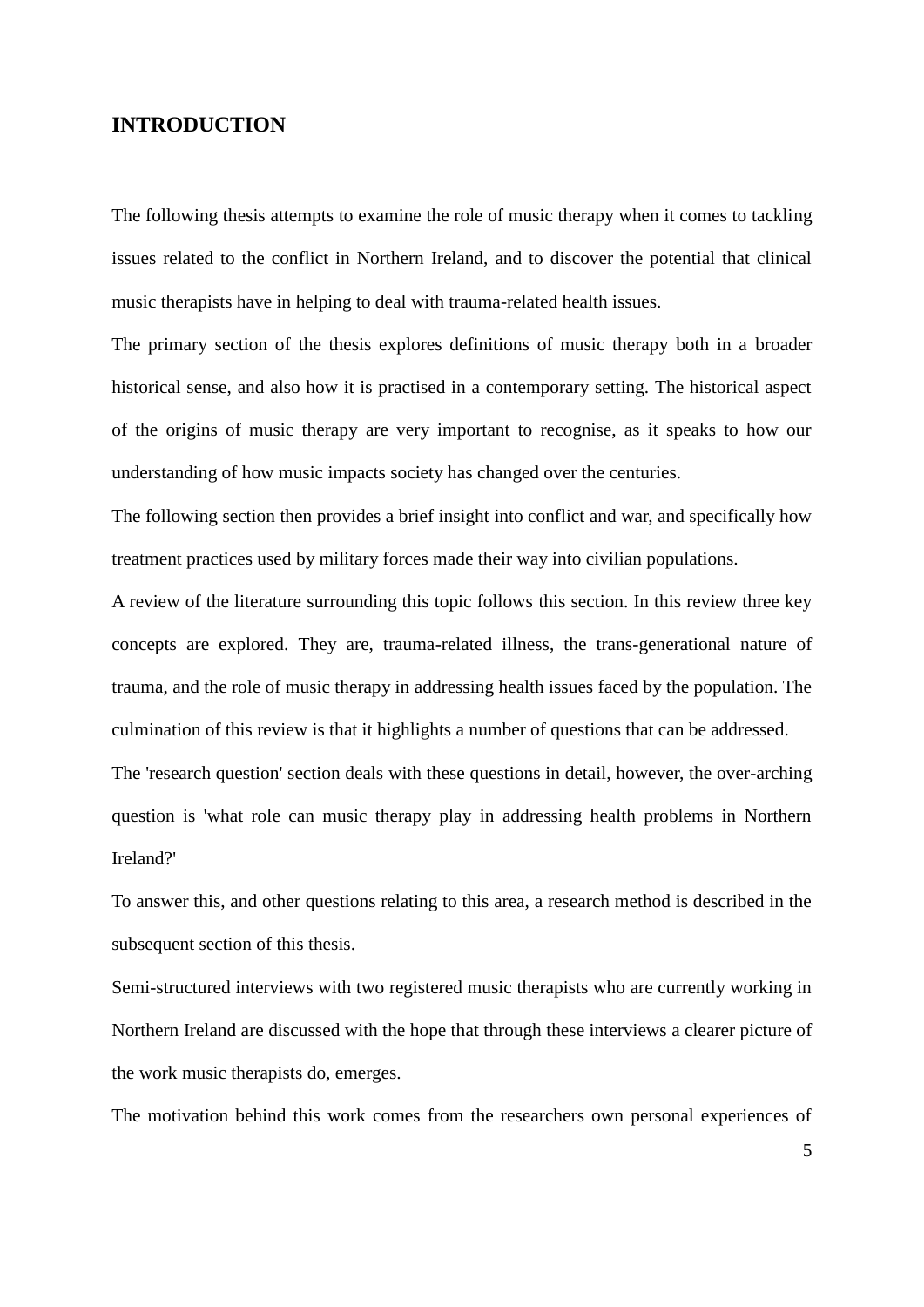growing up in a conflicted civil society, becoming ever more aware of the impact the Northern Ireland conflict has had on himself and the wider community. Of greater importance is the possibility to understand, in more detail, the work that music therapists do on a daily basis with a population suffering from a wide array of trauma-related health problems, like PTSD, depression, alcohol and substance abuse and other mental health issues. There exists an opportunity to discuss these issues in a society that is fresh from conflict but at the same time is safe enough to operate within. It may therefore be possible to offer help to people in more dangerous places, and to think about music therapy as an appropriate and innovative tool to use in the treatment of their traumas.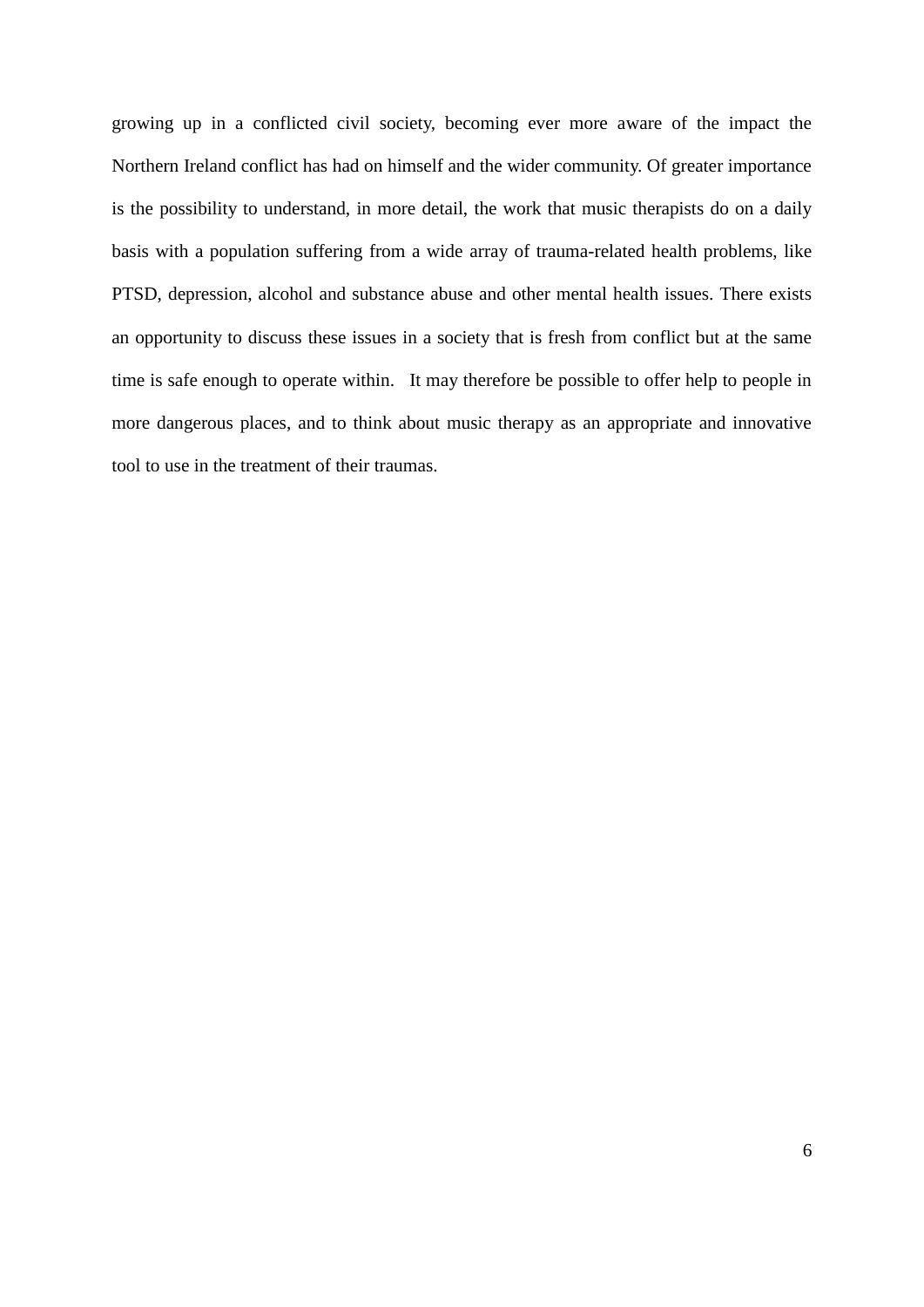## **1 WHAT IS MUSIC THERAPY?**

To understand how music therapy can be used effectively at all, we first must uncover what music therapy actually is. This section will discuss some historical and modern definitions of music therapy, and the models and methods used in it's practice. We will also look at how music has played a part in societies of the past as an aid to healing, and how music therapy relates to those early experiments with music and health.

It must be considered if music therapy is a modern health-care practice that came after WW2, or a modern take on an ancient practice that goes back to the beginnings of human civilisation (Aigen:2014:4). Music as an aid to human health and well-being has a long and varied history. The use of music, in the context of health, varies widely depending on the century, location, culture, or belief system of the people using it. Modern music therapy has really only got a foothold in the medical or clinical realm since the middle of the 20th century so it is very difficult to map out a definite trajectory of music-use as therapy from previous centuries and eras.

The effectiveness of music therapy today is determined using the scientific method. We can try to measure the impact that a therapeutic process has on an individual or a group of people and report the findings in scientific journals etc. In times when the scientific method was either disputed, or non-existent, there was no sound way to account for any outcomes a patient might have when given a certain treatment. So, music as a therapeutic intervention had to wait for centuries for the scientific method to have enough influence in society to be taken seriously as an effective way of treating physical or psychological issues a person might present. Although, no doubt, people have experienced music as being extremely beneficial for them, the understanding about why it has had benefits for them would have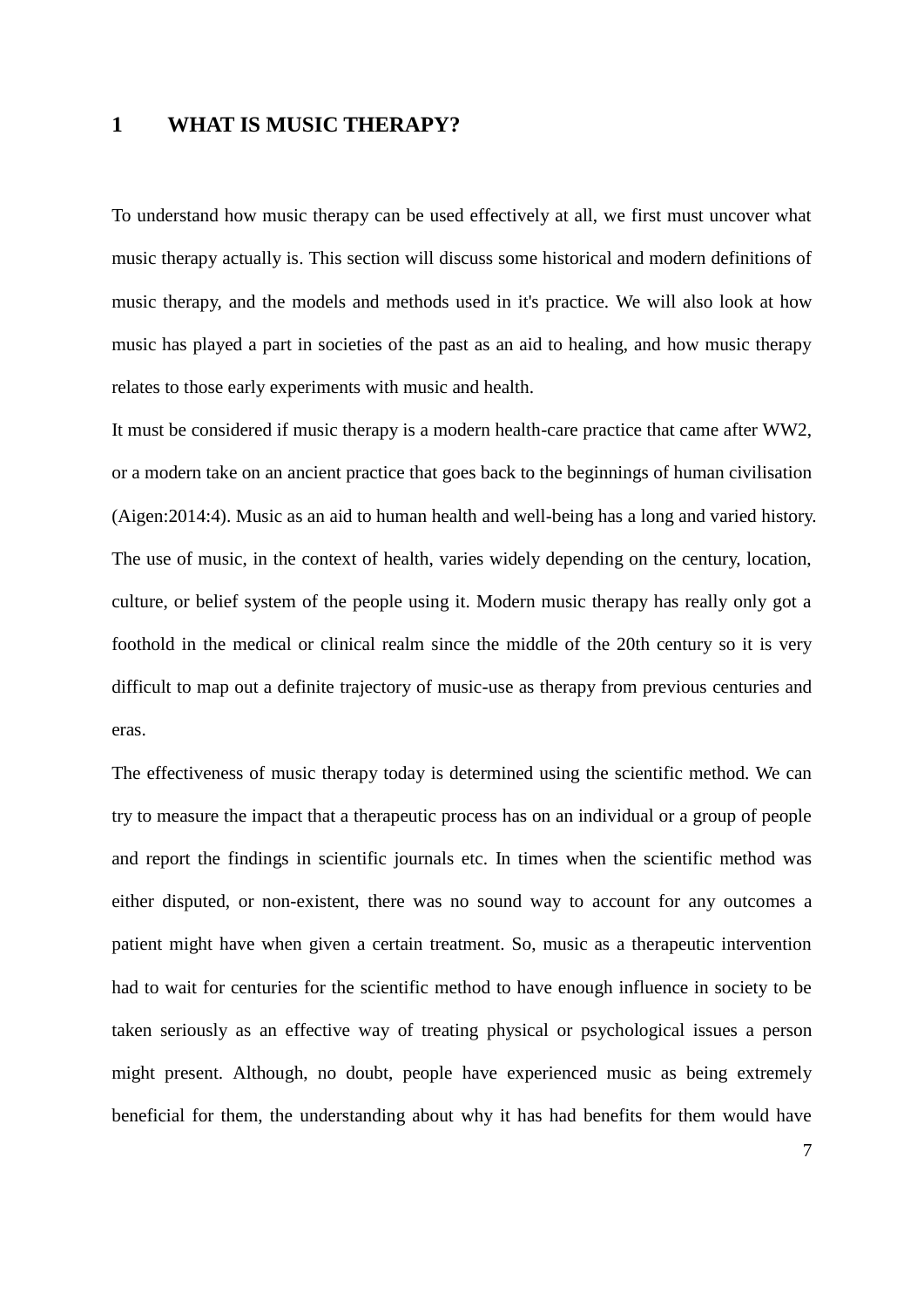been less clear in pre-scientific times.

In pre-historic times, when societies presumably had an even stronger belief in the supernatural than today, and no access to the modern science and medicine that we are privileged with today, shamanic healers, for example, may have used music to connect their subjects to this supernatural plain. Horden (2000) explains that,

The most primitive musical instruments had the potential to be used for magical purposes, and specifically for the purposes of conjuring spirits from the other world.

(p.51)

Subjects of these faith healers certainly would not have had an experience remotely similar to a modern clinical music therapy session, however, they may have benefited from the use of music as it related to their issues in the context of their understanding of the universe. If we travel forward to the Greco-Roman era, we start to find a more refined understanding of the potential uses of music. Theorists during this time began to explore the different effects that music had on the emotions of the listener from around the second half of the fifth century (Horden:2000:57) In this important book, *Music as Medicine*, Horden notes that throughout contemporary medical history, the potential effects of music have seldom been taken seriously.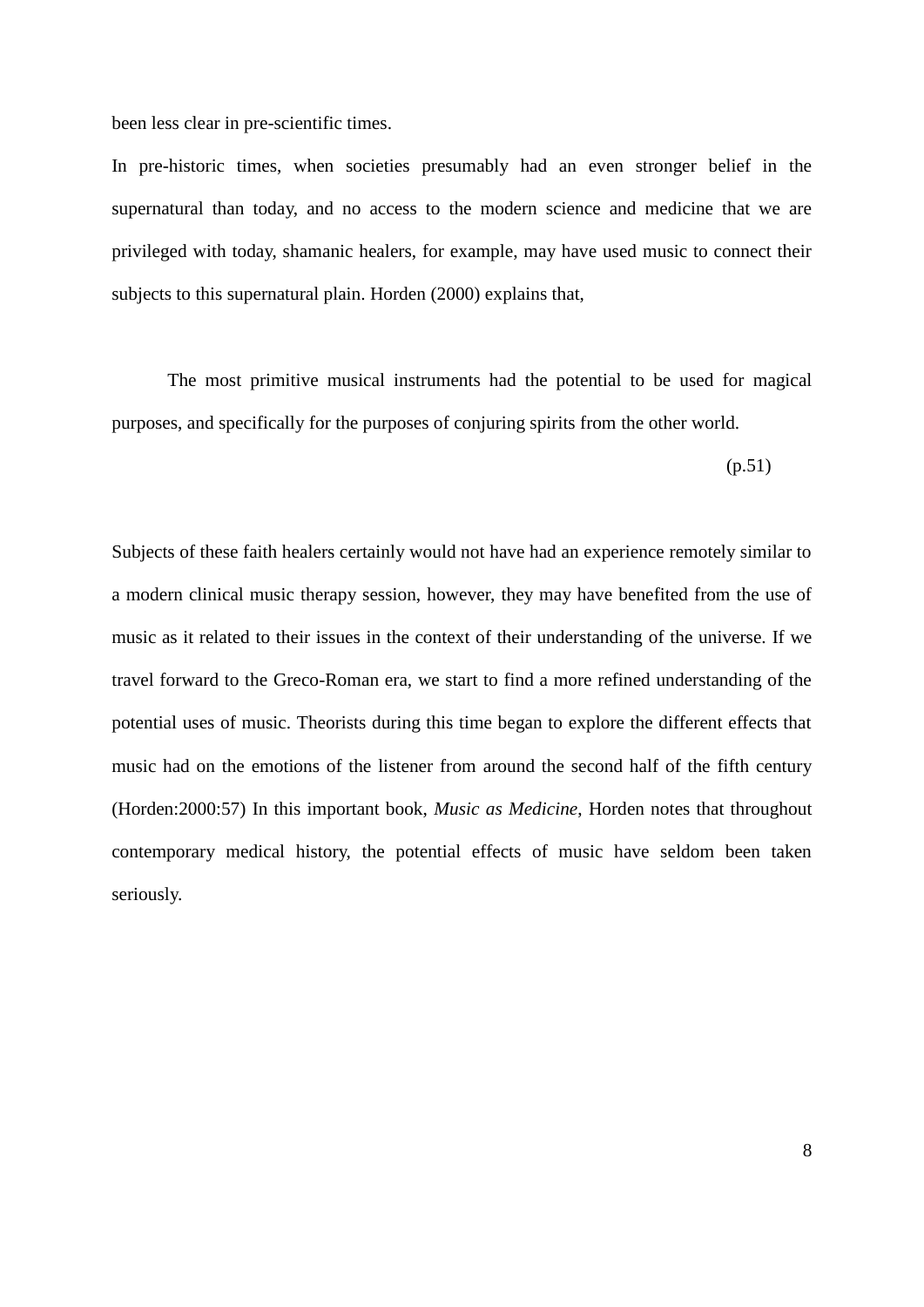Wigram, et al. (2002) agree, stating that,

It can hardly be questioned that the healing power of music is a common theme in literature on philosophy and music theory since Plato, but Horden has demonstrated that the medical literature from its very early days (the time of Hippocrates) had a sceptical attitude towards the speculative and metaphysical doctrine on the nature of music, and that treatises taking music seriously are few and far between in the history of medicine.

(p. 17)

There are, however, many different approaches to clinical music therapy, with each method having it's own history, development, and views on the best ways to treat various problems. We must look at how we can define music therapy in general, but also identify some of the special features and characteristics of some of these different approaches. Bruscia (2014) in his book, *Defining Music Therapy*, when thinking about the music itself within the context of a therapeutic setting says,

When used in a therapeutic context, music is a means to an end, a medium in which various means and ends can be identified and pursued and an end in itself. Music contributes to therapy as a tool, a process, and an outcome.

(p.33)

So here, music is seen more as a tool that can be used by the therapist and the musical content does not need to meet any particular standard or quality.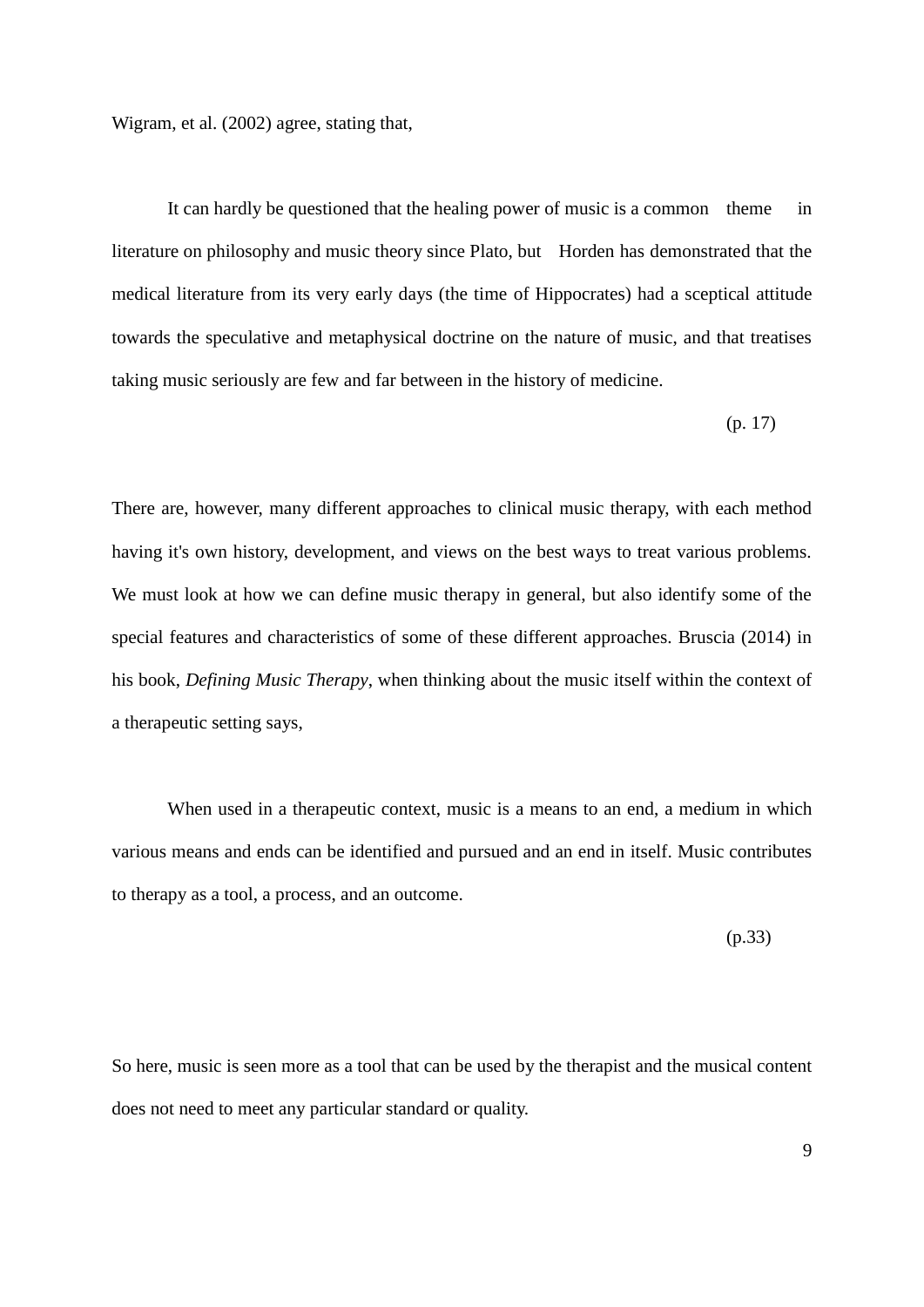The quality of the therapeutic process and needs of the client is paramount instead. Bruscia (2014) also describes music therapy as the actual practice itself,

Music therapy is a reflexive process wherein the therapist helps the client to optimize the client's health, using various facets of music experience and the relationships formed through them as the impetus for change. As defined here, music therapy is the professional practice component of the discipline, which informs and is informed by theory and research.

(p.36)

By the late 1990s, the world congress of music therapy presented five models that they thought were known internationally. They were Guided Imagery and Music (GIM), Analytical Music Therapy, Creative Music Therapy, Benenzon Music Therapy and Behavioural Music Therapy (Wigram:2002:114). These models use various methods within a clinical setting and have their own unique viewpoints about what music therapy is and how it can be utilised. Improvisation can play a large part in many of these models. Wigram (2004) highlights the inclusive nature of music therapy, arguing that any person can use musical improvisation, therefore, it can be used by the music therapist to interact with nearly all clients,

Exciting, stimulating, creative and aesthetically interesting, music can be improvised by anyone, on any instrument or perhaps even just on a chair, a table, glass, on one's own knee or on the door of the bank when you are waiting for it to open!

(p.39)

10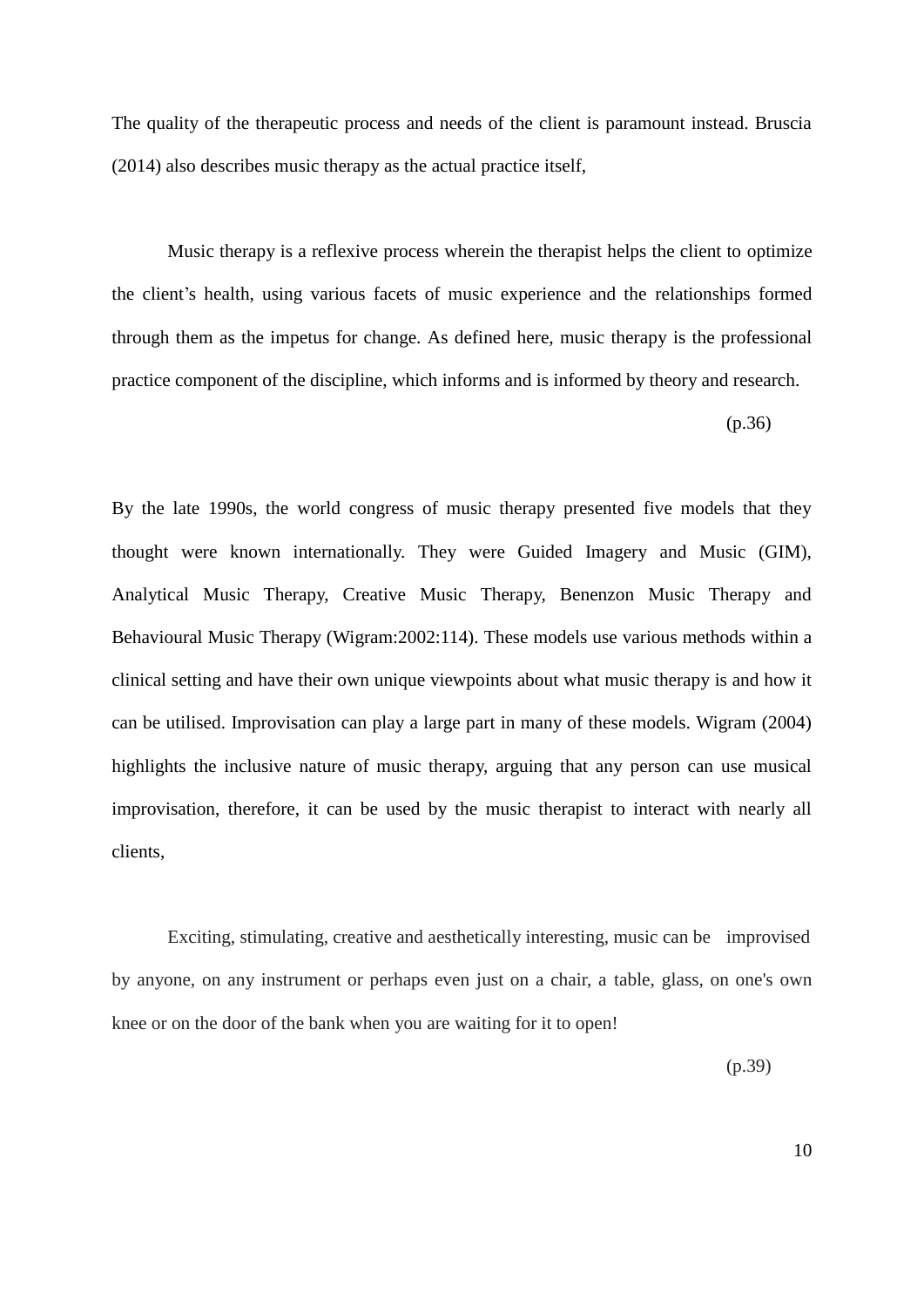If you had never experienced music therapy or therapy in general, what happens in a clinical session may be unclear. The following description is an example of a music therapy session that might take place with an individual client. The therapist may begin by recapping a previous session or may suggest playing some music together with the client. As Wigram (2004) explains above, the improvisational element of music therapy is a very important tool anyone can to use to express something, be it an emotion, a narrative, or a thought for example. If the session contains this type of activity, the therapist will be responding carefully to what the client is playing. Depending on the goals of the session, or the overall therapy process, the therapist can support, disrupt, mirror or accentuate, for example, the playing of the client. By doing this, the idea is to be able to discuss what happened during the improvisation, and perhaps use it as a way to connect to the core issues the client has. Of course, ever therapist and client relationship is unique, and indeed, each therapy process is different. However, using music as the main activity in a therapeutic setting, takes the focus off trying to verbally describe the client condition. Also, it can be quite potent to be able to "say" something using an instrument or by listening to a particular piece of music, without having the pressure of verbalising. This particular aspect of music therapy is why it is useful when dealing with trauma-related issues. The client is afforded some distant between their trauma and describing it. Also, solutions to dealing with the trauma can also be found within the music therapy process. For example, a person who displays anxiety in loud or busy social environments can gradually increase their tolerance to undesirable sounds within the therapy space, and transfer this new skill to their everyday lives.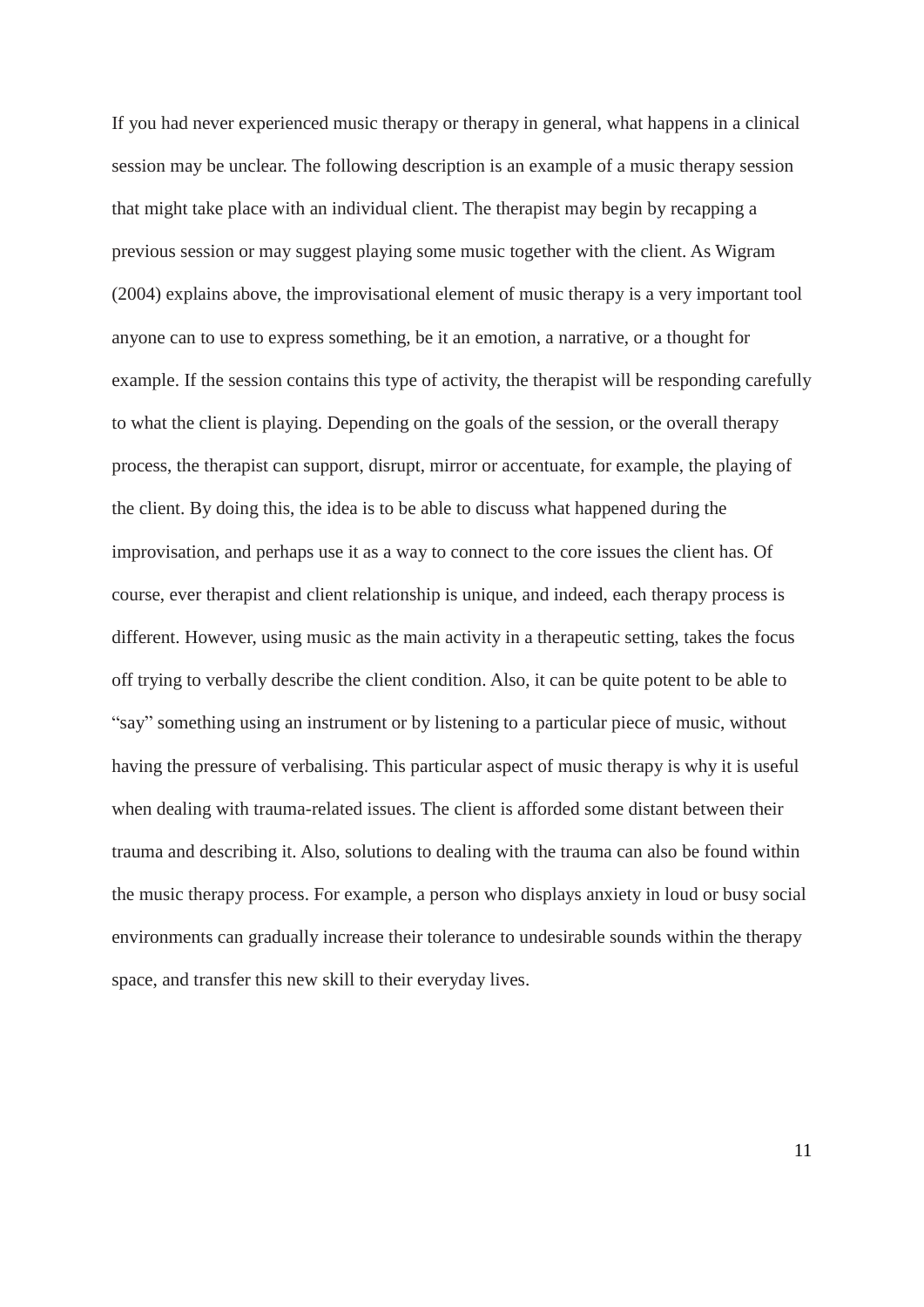## **2 MUSIC THERAPY AND TRAUMA TREATMENT**

Trauma can occur under many circumstances, however, we are interested in trauma that has resulted from a civil war, namely "The Troubles" in Northern Ireland. How do conflicts and wars happen in the first place? Well, Waltz (2001) posits that,

Wars result from selfishness, from misdirected aggressive impulses, from stupidity. Other causes are secondary and have to be interpreted in the light of these factors.

(p.16)

Division and polarisation in Northern Ireland and the resultant political violence can be traced through a history of discrimination, militarisation and colonisation since the seventeenth century (Hamilton et al., 2008:10). Songs from around the island of Ireland over the previous centuries have been generated that discuss all of these aspects of life. Van Creveld (2000) also explains that music has played a vital role during even the earliest conflicts in human history,

We do in fact know that many tribal societies have warlike songs. Composed by anonymous bards and often modified to fit subsequent events as they unfold, their purpose is to record glorious deeds that took place in the past, encourage the warriors on one's own side and frighten the enemy.

(p.14)

12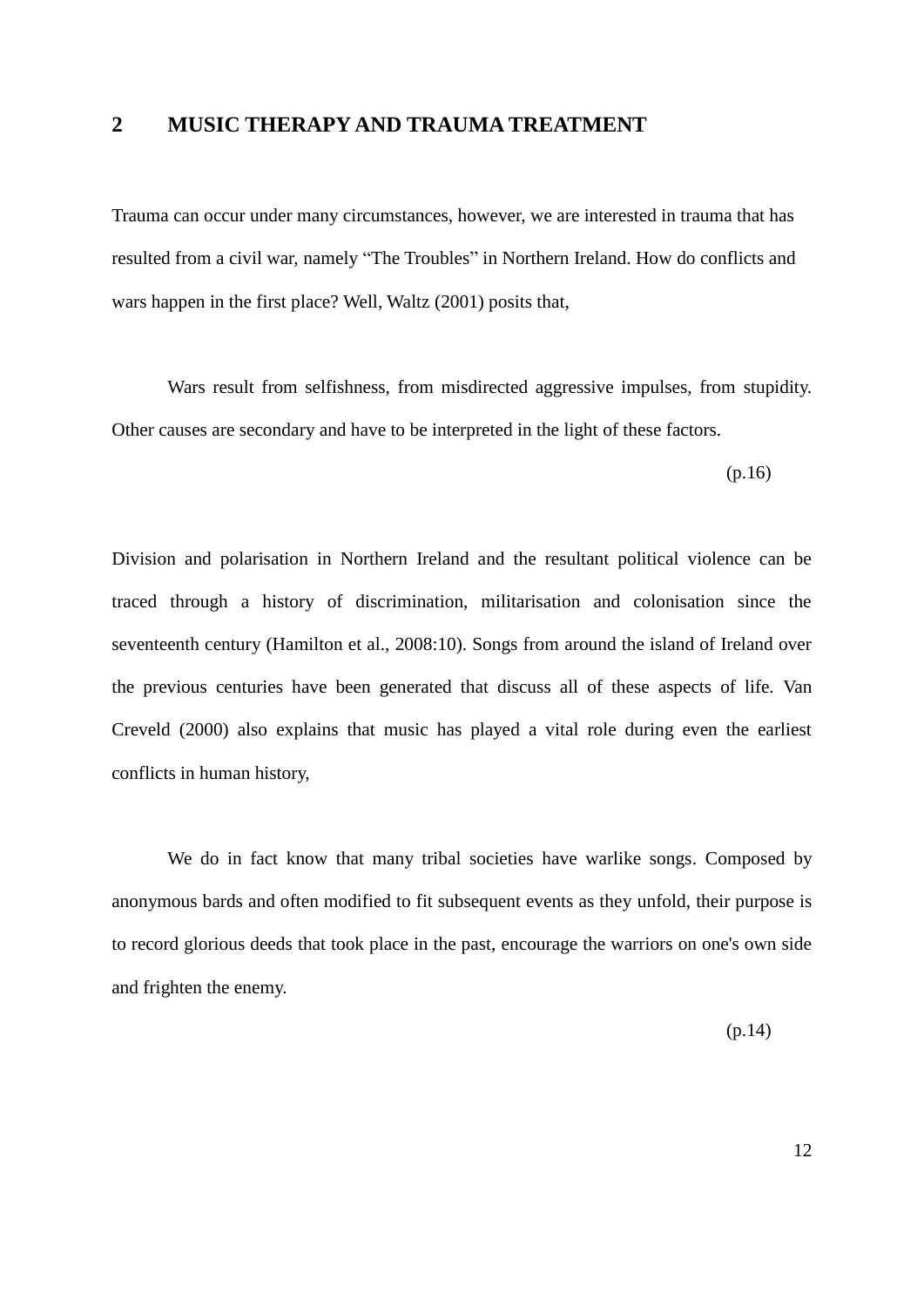These songs record historical events, but they also contain thoughts, ideas and emotions of the songwriters of the time, and can help give context to the conflicts of those particular eras. Indeed, music is still politicised heavily in Northern Ireland with contentious, annual band parades where thousands of military-style bands play politically charged tunes in neighbourhoods of people from the "other side" of the religious and/or political divide. Also, there are many thousands of "rebel" songs that are used to highlight past injustices and often display vicious hatred and lack of sympathy to any other narrative of history. So, we can see here some examples of where music and conflict intersect but what of music therapy? Horden (2000), discussing the use of music as a form of therapy, at least within the medical world, states that,

In the first half of the twentieth century, in both the USA and Great Britain, we can see the emergence of two distinct applications of music as therapy in medicine. These could be described as the 'recreational model' and the 'medical model'. Although following different paths, they were both acknowledging the power of music to bring about change, whether emotional or physical, and both were seen increasingly as contributing to the patient's return to health.

#### (p.379)

However, like many technologies, methodologies, and practices that are first pioneered in military settings, music therapy also gained a more prominent role in healthcare when the US military used music to treat their soldiers.

After the second world war, there started to be more of an awareness of the psychological impacts of the war on the soldiers returning home. To try to address some of these mental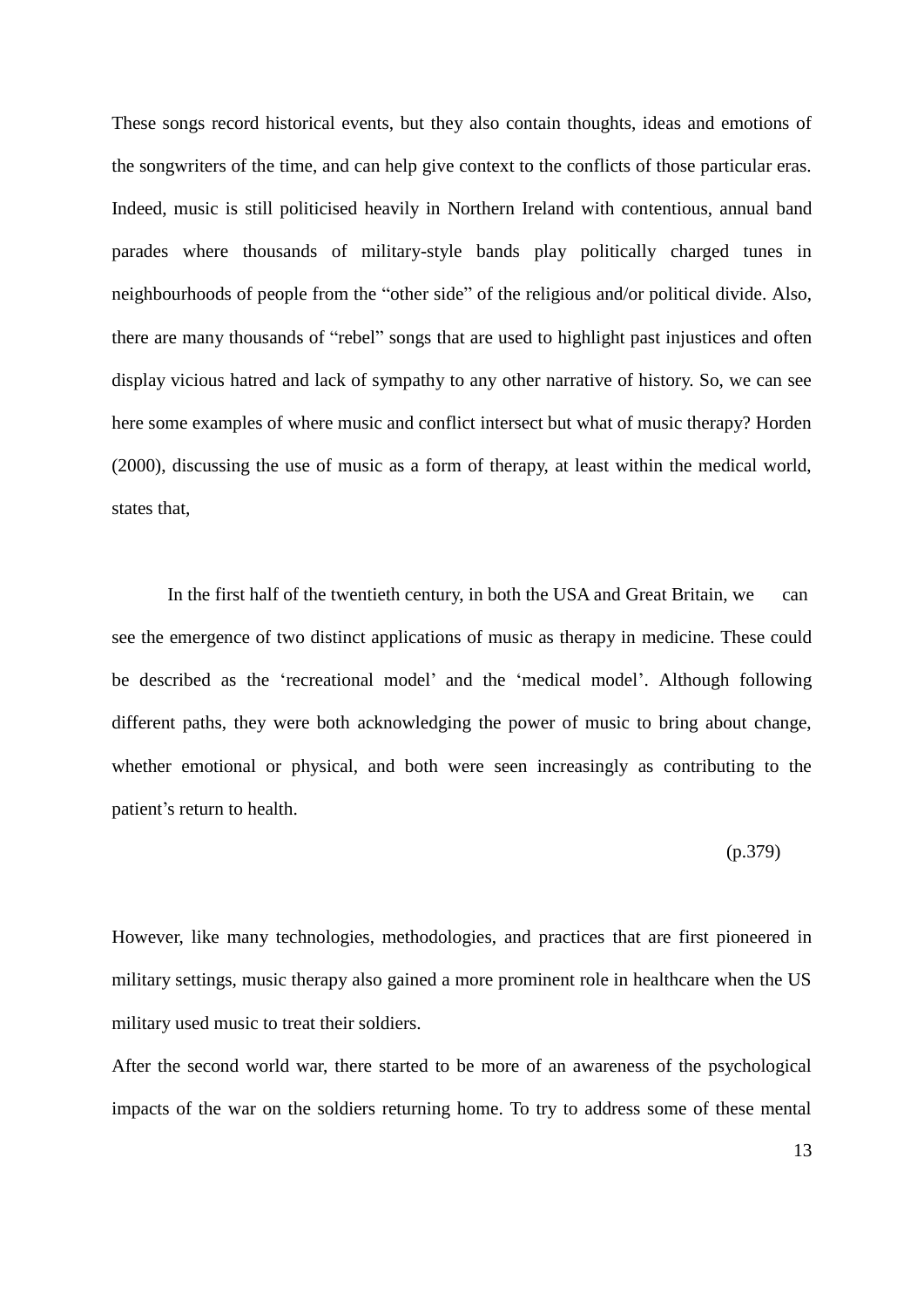health problems efficiently, large groups of soldiers were treated using music therapy techniques. Soon after this psychotherapy groups became more accepted in civilian settings (Horden:2000:383).

The significance of this for the development of music therapy was that musicians working in psychiatric hospitals in the 1950s were becoming aware of current psychological approaches to treatment. They were making connections between these and their own work, which was experienced as psychological in impact because of the perceived connection between music and the psyche.

(p.383)

The following literature review looks at some more of the specific issues related to music therapy and the Northern Ireland conflict.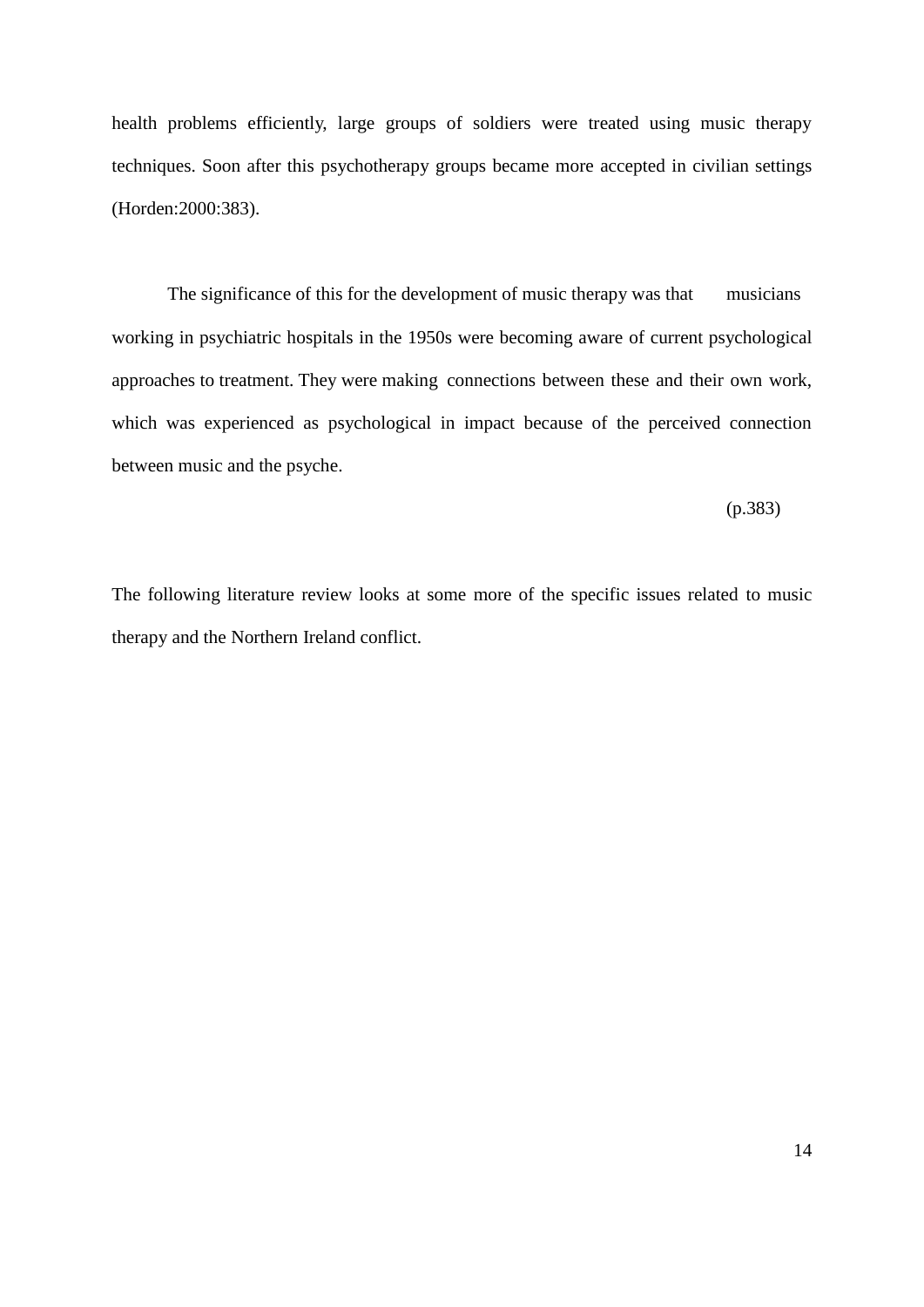## **3 LITERATURE REVIEW**

This literature review seeks to draw together sources relating to the therapeutic responses of dealing with trauma in Northern Ireland, the trans-generational and wider community issues relating to traumatic events and to discover what place music therapy has in the healing process of the those suffering from trauma-related problems.

#### **3.1 Trauma, treatment and mistrust**

Even with a formal end to civil unrest in Northern Ireland in 1998, a substantial portion of the population continue to deal with trauma-related illness (Ferry et al., 2013). Prolonged exposure to traumatic events can cause people to suffer from complex trauma-related health issues that cannot necessarily be defined by the current diagnostic criteria of "Post-traumatic Stress Disorder" alone (Herman, 1992).

This is not to say that PTSD is not a profound problem in Northern Ireland. In fact 8.5% of the entire population have, at some point in their lifetime, met the DSM-IV criteria consistent with PTSD (Ferry et al., 2008). MacGinty, Muldoon & Ferguson (2007) reported that, of a sample of the population of people living in Northern Ireland and the border counties of the Republic of Ireland, 50% of those surveyed had directly experienced the conflict in some way. The Northern Ireland Study of Health and Stress report identified 60% of the population having experienced a serious, traumatic event first-hand and 39% having experienced a conflict-related trauma (Ferry et al., 2013). Treatment of trauma and trauma-related health issues is not a straight forward task. There are no easy fixes, medically or psychologically.

There also exists a distinct lack of trust between the public, and statutory health providers in Northern Ireland. This, combined with a resistance of mainstream health providers to refer patients to voluntary services (who cannot provide an appropriate level of empirically-based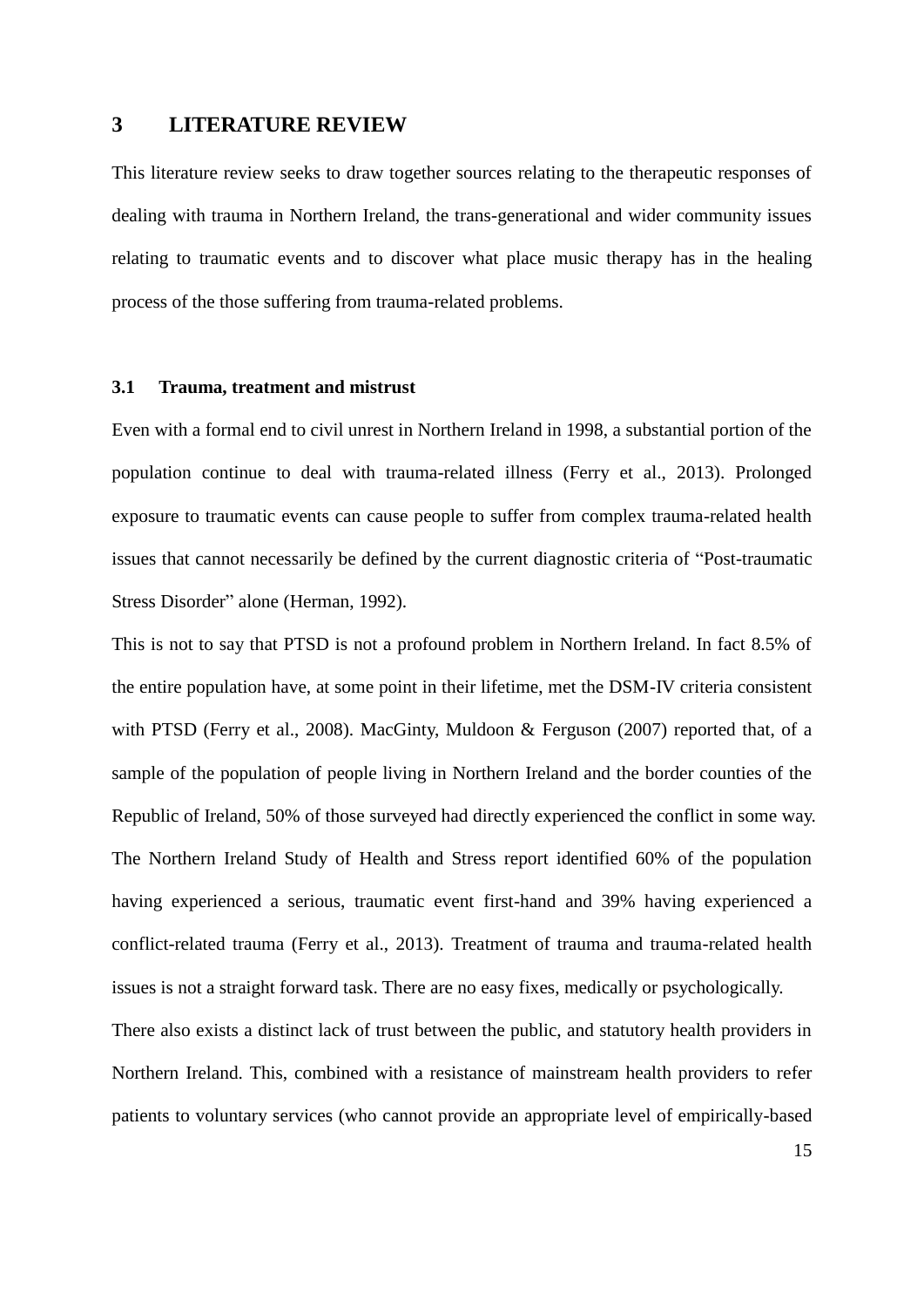proof of effectiveness) (Dillenburger, Fargas & Akhonzada, 2008) means that there are many obstacles to effective treatment inherent in the system and compounded by public perception of healthcare. The portrayal of healthcare in the media also has a part to play in this public mistrust. Lloyd (2004), states that while the public recognise a degree of sensationalism attached to the reporting of medical scandals and while they feel they can't trust the health-care system, they can trust their own doctors (Lloyd:2004:28).

The locality of services and familiarity of provider on a more familial or personal level seems to be an important factor in the social work realm of Northern Ireland also. Professionals should somehow be separate from the society in which they work but because social services are centralised and bureaucratic, a community development response is discouraged (Manktelow, 2007). As "many victims and survivors do not trust statutory providers, and prefer to use services offered by voluntary sector self-help groups" (Dillenburger et al., 2008:1634) this means that a strange problem may occur for those affected people by trauma-related health problems. They might seek help from a local GP but may not referred to voluntary organisations adequately, due to a lack of empirical evidence provided by those services or, conversely, they may not seek out professional medical help due to mistrust of the existing statutory bodies.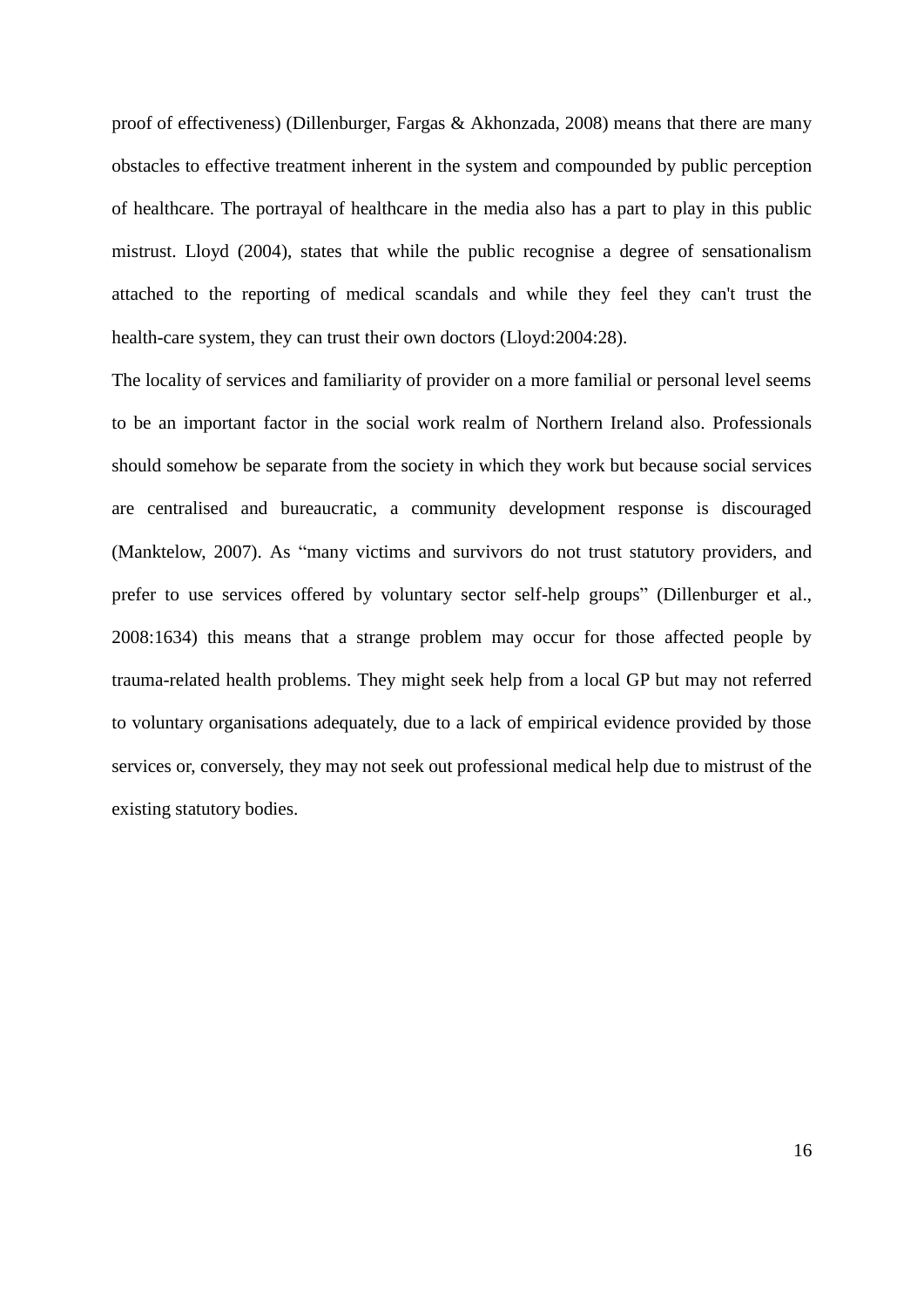#### **3.2 Trans-generational trauma**

A further issue is the trans-generational nature of trauma. Exposure to trauma in relation to conflict is possible beyond the generations of people who witnessed, first or second-hand, traumatic events. Multi-generational trauma is a phenomenon whereby people connected, directly or indirectly, to a traumatic event are afflicted themselves by trauma symptoms.

There is little research in the area of multi-generational trauma in Northern Ireland, although one study in 1972 suggested that high levels of PTSD were found in immediate family members as well as extended relatives like children, grandchildren and cousins (Downes, Harrison, Curran & Kavanagh, 2012). The implications are that individual events reach out far beyond one victim on into the wider community.

As Northern Ireland remains a largely divided society (Myers, Hewstone & Cairns, 2009) the efficacy of treatments or therapies that can address conflict-related issues can be impaired by factors such as paramilitaries diversifying from armed struggle to criminal activities involving drugs or racketeering, who continue to instil a sense of terror and lack of safety, which challenges therapeutic recovery from trauma (Reilly, 2002).

Studies that show the extent of exposure to traumatic events are very important for planning appropriate services and policies (Ferry et al., 2008) so if an unstable social environment is maintained it makes is harder still to have a plan in place to deal with such a fluid and evolving set of circumstances.

Many communities also feel disenfranchised by the 1998 Agreement, feeling little connection with a peace process installed and operated by national and international elites (MacGinty, Muldoon & Ferguson, 2007). They are not necessarily provided a sufficiently safe place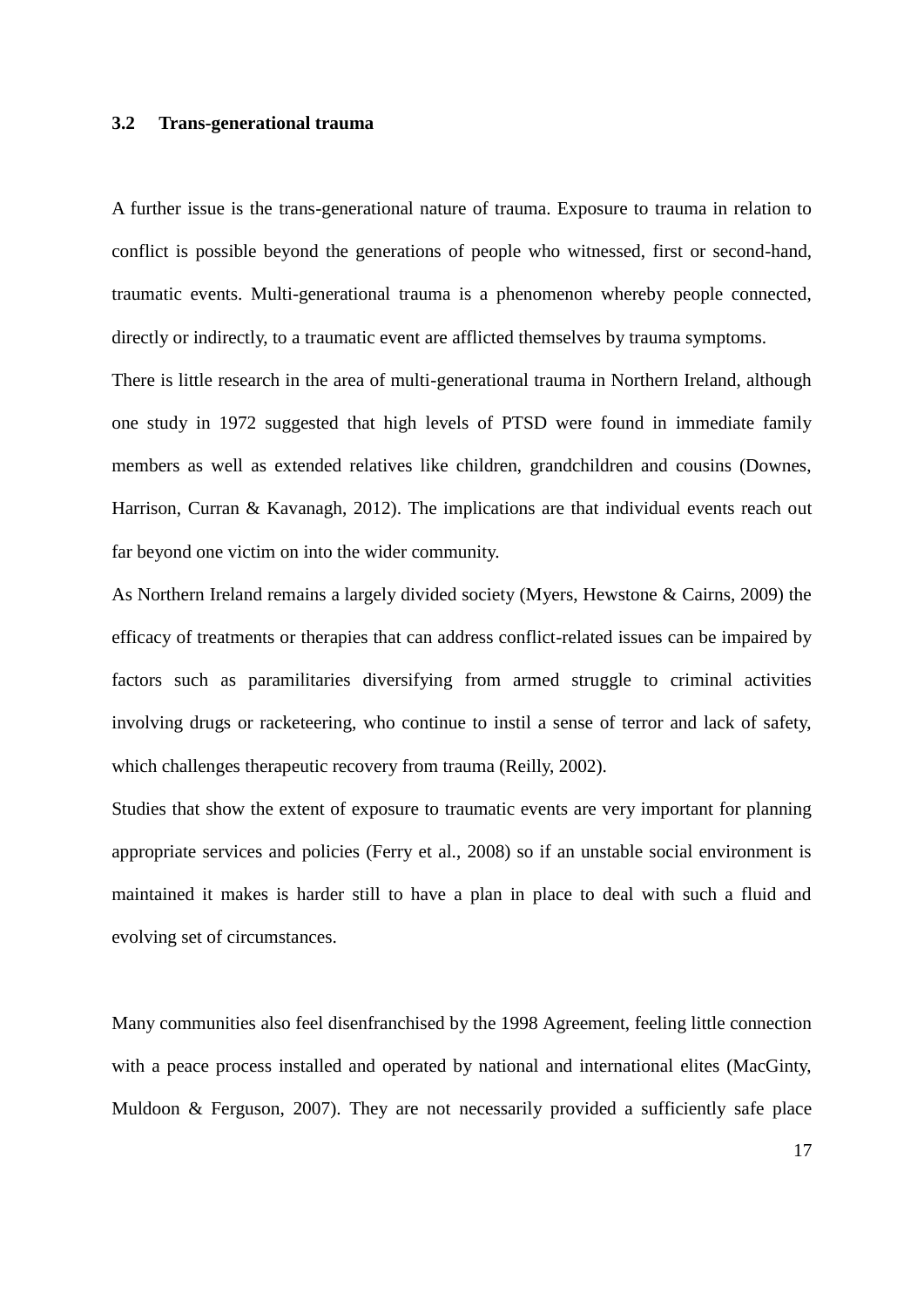(geographically or emotionally) to engage in any therapeutic alliances. So there is a need to acknowledge the societal and political backdrop of fear that families affected by trauma live in and that trauma is not delivered necessarily in individual events but is an ongoing process (Stewart & Thomson, 2005). Murphy & Stewart (2006), in their article that discusses the "NOVA Trauma Group" treatment of traumatised school children in Northern Ireland, they recognised the inter-generational impact a traumatic event can have. A particular problem encountered was how parents often struggled with "the need to manage their own emotions sufficiently to be able to support their children" (Murphy & Stewart, 2006:74).

Indeed, it may be that parental psychopathology is the main factor that contributes to children being impacted by their parents' trauma (Downes et al., 2012). Maladaptive coping mechanisms have developed in many people in Northern Ireland as the conflict has become normalised in their lives. As well as psychological problems developing, substance abuse (with legal or illegal drugs) is prevalent (Murphy & Stewart, 2006) among multiple generations of the population.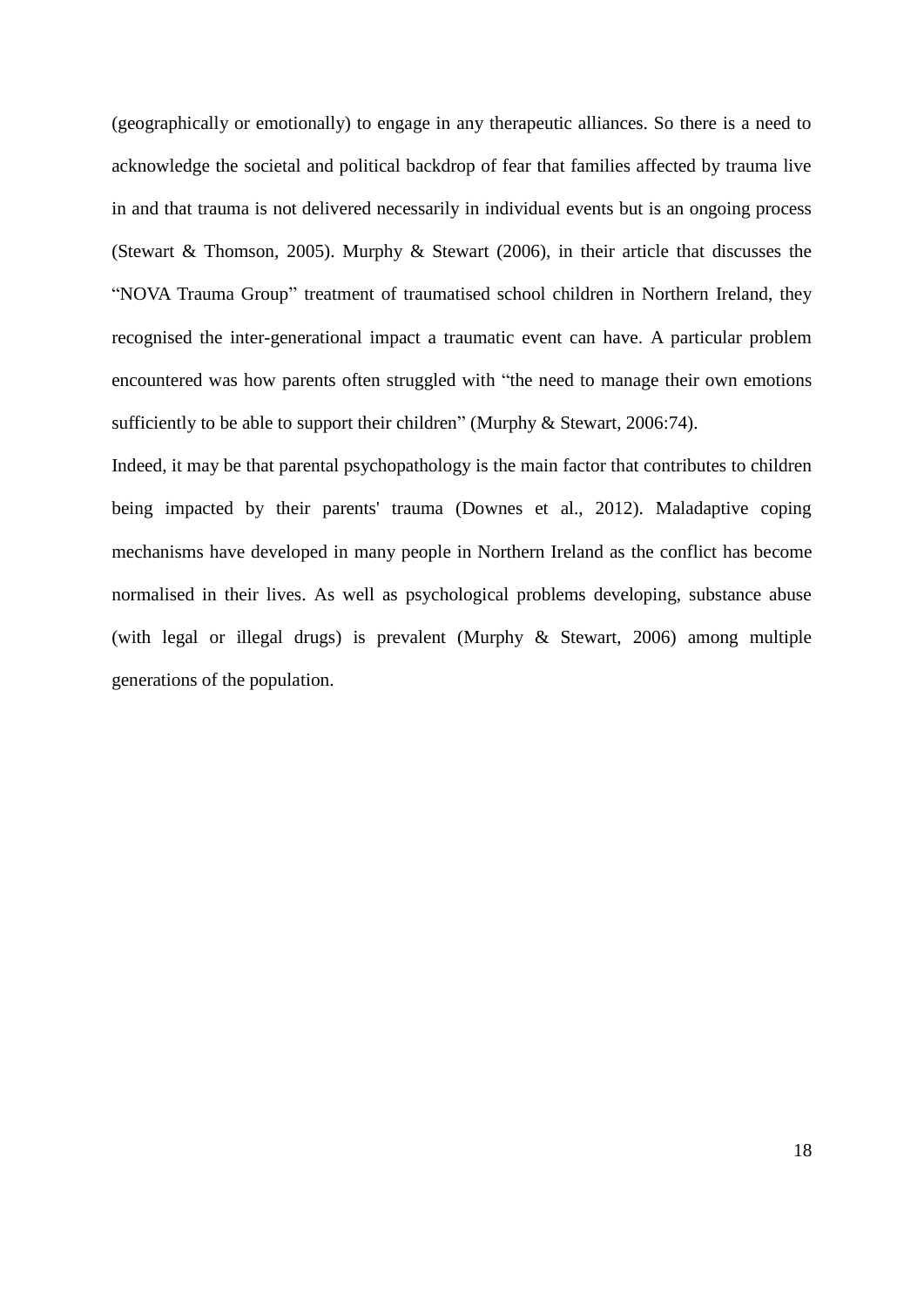#### **3.3 The role of music therapy in conflict areas**

The following section highlights times when music therapy has been used with traumatised clients. Sutton (2002), in her early work as a music therapist in Northern Ireland, noticed her lack of referral cases of anyone affected by the conflict and cited a possible lack of trust by the community. However, there is a compelling case for the use of music therapy in treating traumatised children in a clinical setting (Sutton, 2002).

In a randomised control trial in 2012, patients suffering from PTSD in a group music therapy setting initially expressed anxiety and fear in the sessions but were provided with explicit boundaries within which they could build habituation to sounds that at first were challenging. They also learned to tolerate certain instruments (often high pitched, resonant or loud in volume) which helped to limit avoidant behaviours and encouraged groups members to understand their own impact on the group music making process (Carr et al., 2012). In a study in the US in the aftermath of a devastating tornado, children, creating music with each other and their parents, were also assisted through music therapy sessions in transitioning back into normal life after experiencing a traumatic event (Davis, 2010).

Music therapists are becoming increasingly involved in voluntary work in war-torn and developing countries. Until now very little research, documentation and analysis has been carried out on this branch of music therapy"

(Heidenreich, 2005:129)

A short-term music therapy intervention with children forcefully evicted from their homes in the Gaza strip was reported by Felsenstein (2013). This report offered valuable insight into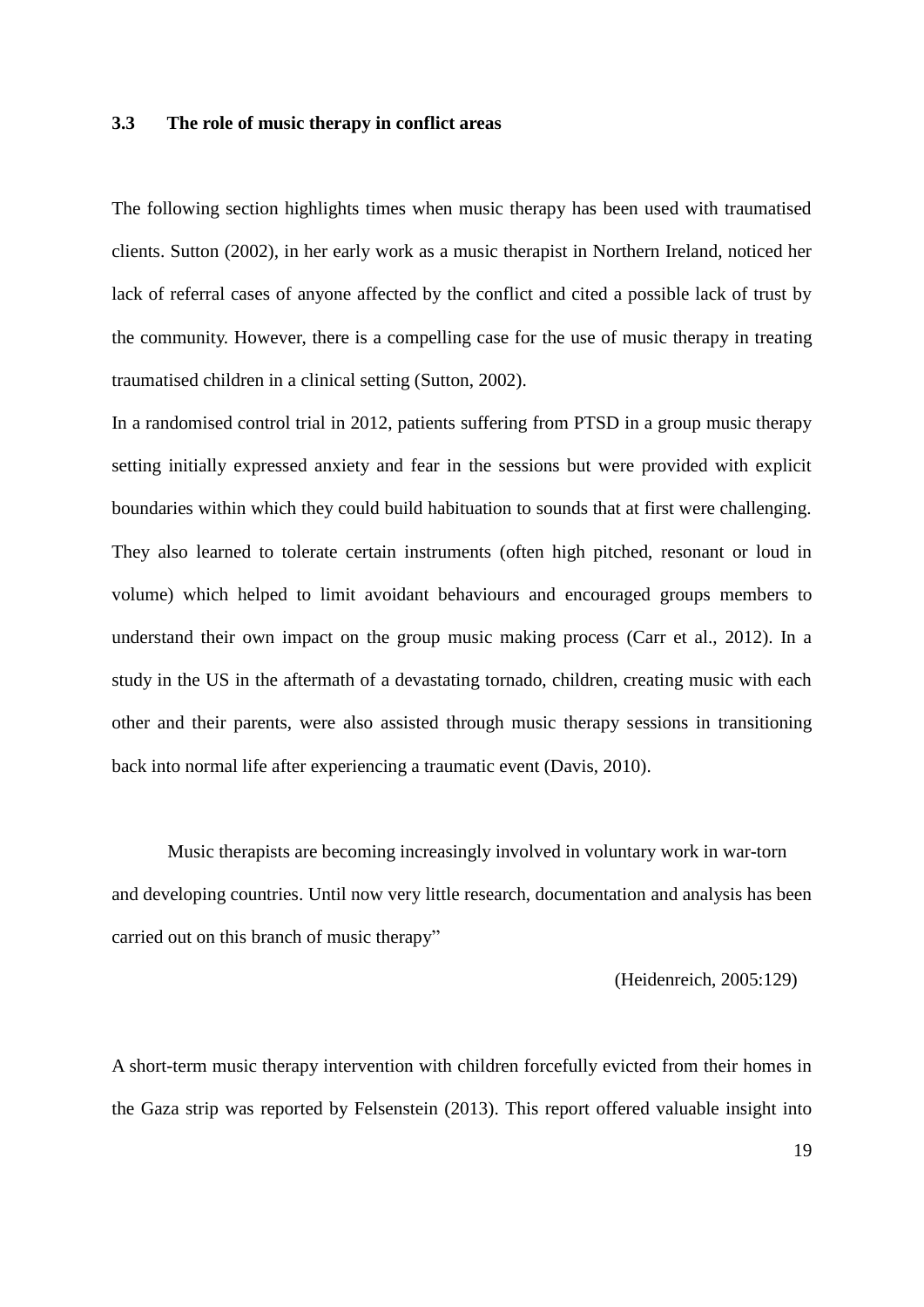how effective music therapy can be in dealing with trauma and also offered useful understanding regarding what music therapy techniques may or may not be appropriate in similar circumstances:

It should be noted that not all forms of music interventions were successful. A case in point was the attempt to use guided imagery. This form of treatment with a suitable musical background is often used successfully for dealing with post-trauma cases as the patient retreats into the security of a safe place. However, in this instance the treatment had a reverse effect. The children's home could not serve as a safe place of retreat, as it no longer existed and the use of guided imagery simply served to re-evoke emotional distress. In this instance it was the therapist痴 guidance rather than the music that evoked the threatening feelings.

(Felsenstein, 2013:83)

As Northern Ireland is a much safer and open society in which to conduct research, compared to other conflict-affected places (MacGinty, Muldoon & Ferguson, 2007), a unique insight into how music therapy practices might benefit those affect by conflict can help inform other voluntary work around the world. Understanding how ethnicity, acculturation, location, regionalisation, socio-economic status etc. affects trauma in young people, or 'cultural competence', is a major factor in treating them using any kind of creative intervention (Malchiodi, 2008) that must be considered when using music therapy in different parts of the world, hence, there are limitations to what we can learn about applying techniques and methods used by music therapists in Northern Ireland in other, culturally unique locations. Music therapy can provide the "opportunity for war-affected children to express bad memories and painful feelings to a trained adult in a safe environment can reduce the

20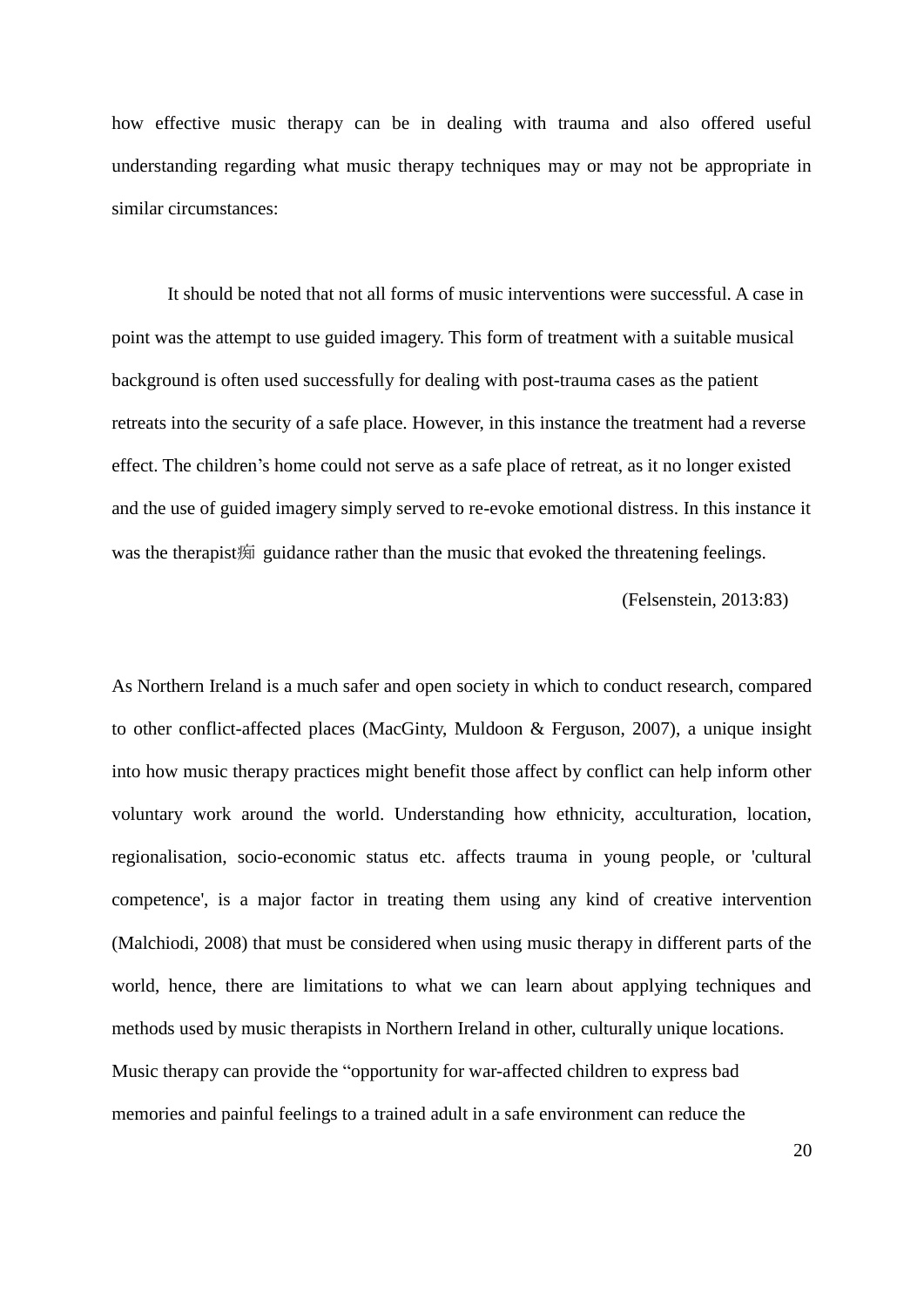prevalence of traumatic related complaints and symptoms, while restoring a sense of hope about the future" (Heidenriech, 2005:133).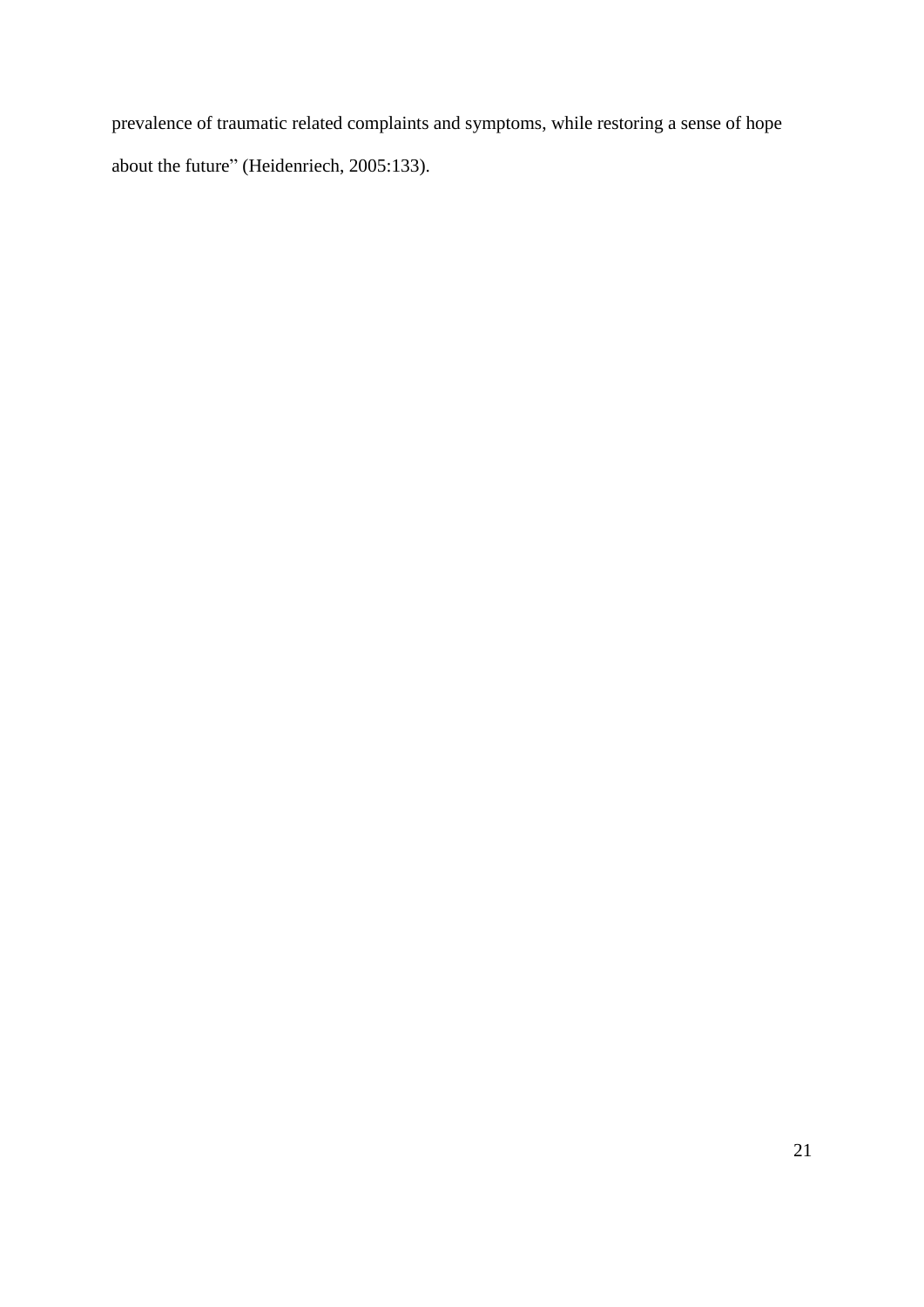## **4 AIMS OF THE STUDY**

By talking to music therapists operating in Northern Ireland it may be possible to get a better idea of what it is like to work there. Other studies, outlined in the previous literature review, tend to focus on the efficacy of music therapy in treating specific conditions/client groups. This is extremely important because the medical model of health functions on the basis of proven, quantifiable, scientifically repeatable research. By interviewing music therapists this research project is not focusing on efficacy or effectiveness of music therapy, but uncovering personal stories and experiences in the field of music therapy. This is also important as it can shine a light on interesting or important aspects of the profession and potentially guide quantitative researchers to topics that are significantly interesting that can be measured empirically, which is often necessary to satisfy the medical model of therapy.

The questions that this research project hope to address are on a more personal, experiential level. As mentioned in the introduction, the main question posed here is "what role do music therapists' play in addressing health problems in Northern Ireland?" In attempting to answer this question there are a variety of aspects which one can use to approach the question.

As discussed in the literature review, there is mistrust of medical care in Northern Ireland. Mistrust of mainstream healthcare and also a reluctance for mainstream practitioners to refer patients to voluntary services (like music therapy). If mainstream medical professionals were being interviewed instead of music therapists, for example, a different perspective would be useful to better understand their processes and decisions in relation to the referral process. The limitation of the initial question is that it one-sided. Only music therapists are interviewed. Only their opinions and perspectives are taken into account, so it must be recognised that this project is music therapy-centric and the entire healthcare system is not

22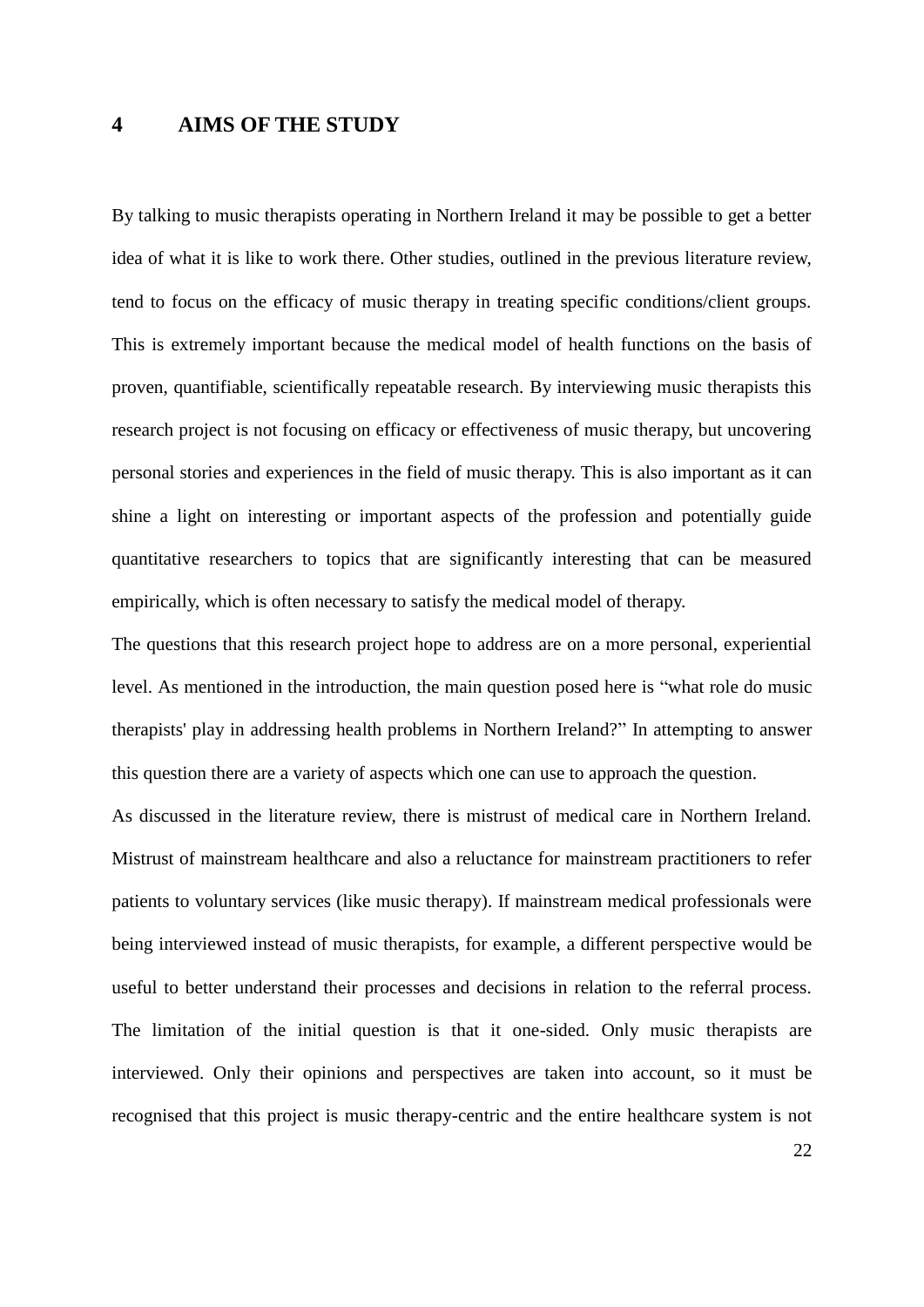under scrutiny.

Secondary to this main question is a question that relates to trauma-related health. There are two considerations, firstly, does music therapy addresses trauma-related illness directly and, secondly, do music therapists treat secondary (co-morbid) health issues (e.g. drug abuse, depression)? It is important to address this question as trauma-related health problems are extremely costly both financially and health-wise.

A final area of interest is how music therapists seek to develop and improve their professional practice in the years to come. It may also be possible to get a sense of the areas that are yet to be served by music therapy and whether or not this may change in the future. These factors are important in order to get a broader picture of where music therapy practice fits in to the myriad voluntary services across the country and how the healthcare system as a whole addresses trauma-related health issues.

The next section details the methods carried out to try to answer these questions. A semi-structured interview process can address these questions directly and still allow for other relevant experiences to be shared and taken into account.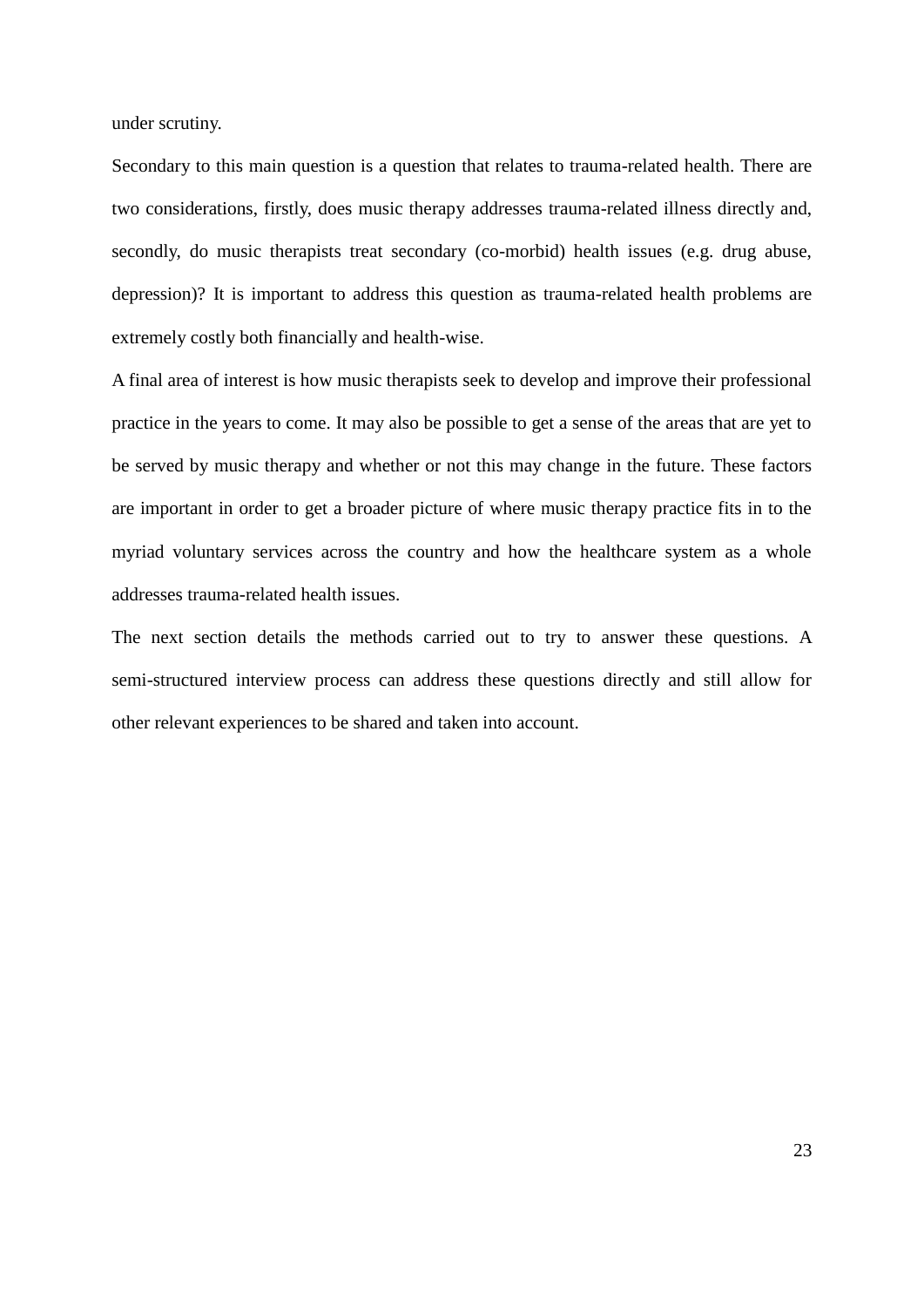## **5 METHOD**

Interviews with two music therapists currently working in Northern Ireland were conducted between the months of June and August 2016. Potential interviewees were contacted via email initially to gauge interest in a proposed interview. Interviewees who were available and are willing to take part in the research were then contacted via phone to establish firmer contact on a more personal level so that times, dates and locations for their interview could be arranged with more ease. Interviews were approximately 45 minutes to 1 hour in length and were documented primarily with an audio recording, with additional field notes. Audio recording the interviews provides a vital record of the dialogue, including vocal expression and emphasis, preserved for later transcription and analysis. These recordings do not account for non-verbal cues, however, additional field notes can go some way to preserving the interviewers memory of important non-verbal information. An additional drawback to audio recording could be that interviewees behave differently and not reveal information they might otherwise reveal (Given, 2008). Interviewees were asked to sign a consent form before the interview began so that data obtained during the process could be used for research purposes. The therapists discussed their own experiences of working as a music therapist and were happy to be identified by name in this final research thesis. Due to the potentially sensitive nature of the questioning, an appropriate venue was selected so there was somewhere private and secure with no chance of public disturbance or noise. Conducting semi-structured interviews with music therapists is the most appropriate and effective way to gather data for this research thesis as "at the root of in-depth interviewing is an interest in understanding the lived experience of other people and the meaning they make of that experience" (Seidman, 2006:9). Semi-structured interviews allow for a number of specific subject areas to be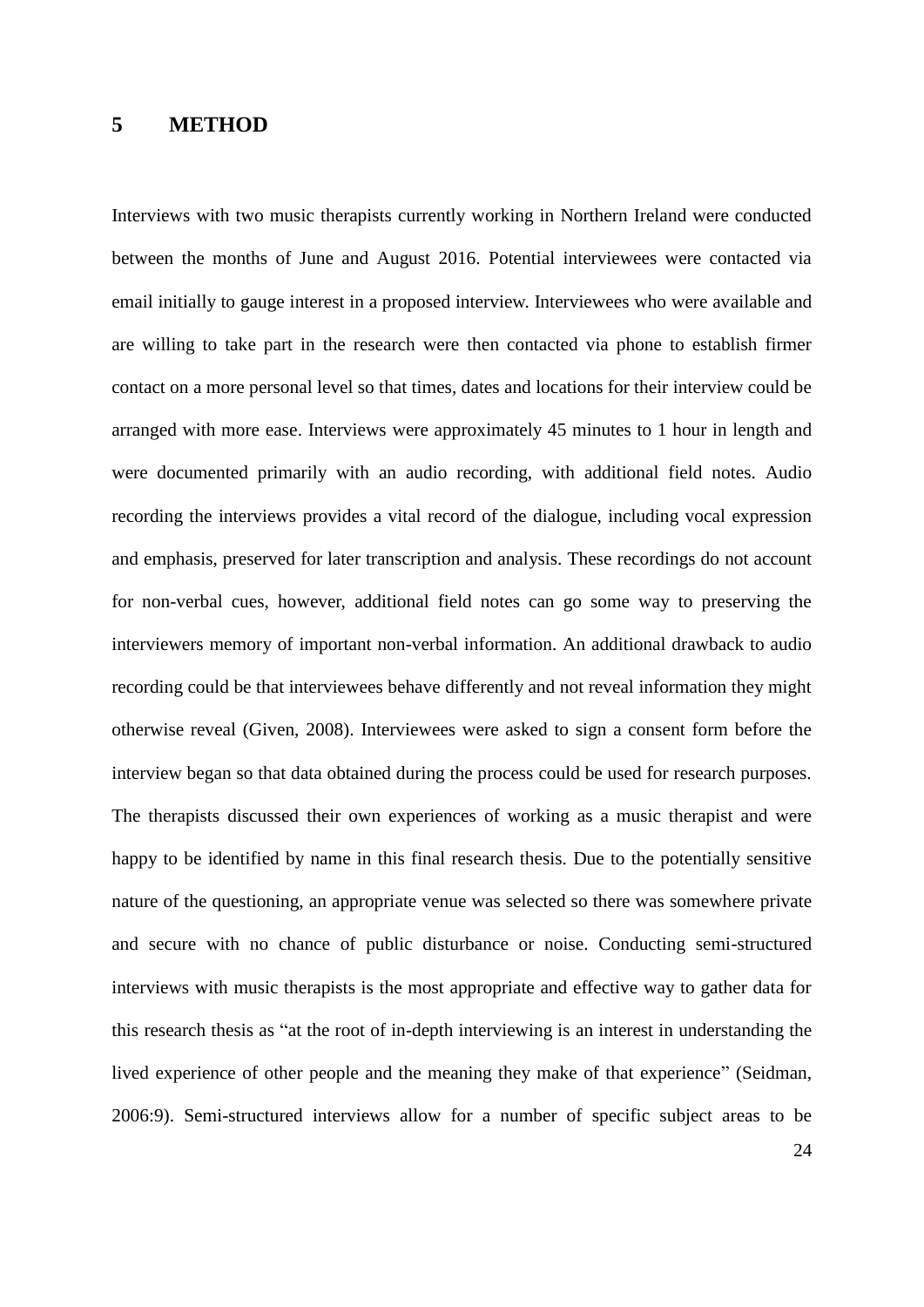discussed over the course of the interview with a built-in flexibility to follow lines of questioning that are outside these main subject areas but are nonetheless important. The therapists own experiences and story are of the utmost importance in this research. Again, semi-structured interviews enable music therapists to discuss broader themes in their work but also pinpoint and highlight specific pieces of information that directly relate to the more structured part of the interview. The interview strategy allows for the creation of a structure on which multiple artefacts (thoughts, ideas, documents) can be brought together to illustrate a more complete case study (Schostak, 2006).

A Straussian approach to grounded theory was implemented in this research project. This is because a literature review of the subject area had already been carried out to aid the creation of various themes of discovery, and the ultimate final aim was to gain a greater understanding of the phenomenon of music therapy work in Northern Ireland (Cronn-Mills & Croucher, 2015). After interviews were conducted they were transcribed into text so that words and sentences could be analysed in detail, i.e. coded. The coding process starts with 'axial coding' which involves searching for content based on a particular theme (Cronn-Mills & Croucher. 2015). 'Memos' are notes that document emergent concepts or themes in the interview transcripts which should be carefully sorted so any existing connections between the memos and the broader discipline can be noted (Cronn-Mills & Croucher, 2015). The final stage of the analysis process was to present the findings of this analysis clearly and directly, explaining any significant information that existed in the data.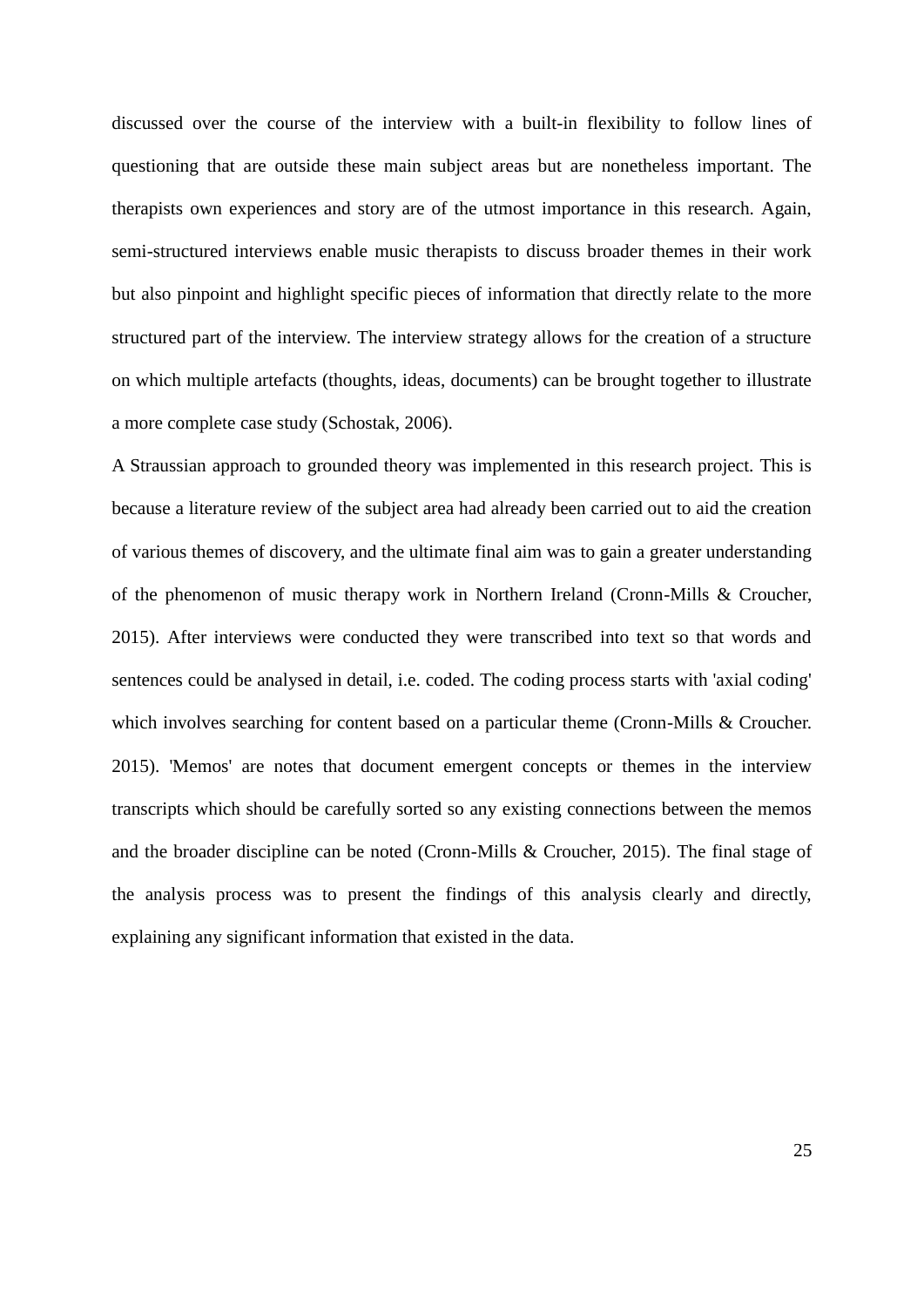## **6 MUSIC THERAPIST INTERVIEWS**

## **6.1 Crisis intervention**

The first interview conducted was with a music therapist who has been practising professionally since her graduation from Limerick University in 2009, Lorraine O'Brien Glenn. Her initial work experiences were in the Republic of Ireland, where she worked with private clients. Ireland, however, does not officially recognise music therapy as a professional healthcare role, so she relocated to County Derry in Northern Ireland (and part of the United Kingdom).

Now in the UK, she became a member of the British Association of Music Therapists (BAMT), and worked in schools, nursing homes and with other health organisations for seven or eight months. For two years, Lorraine worked for "Brain Injury Matters", a charity dedicated to helping people recover effectively from brain injuries. Then she obtained a locum position with the organisation, Contact NI. Contact NI was initially created by the Northern Ireland Association for Mental Health (NIAMH) in 1977 "in response to a growing recognition that people have complex and diverse emotional and mental health needs which were not being met" (taken from the www.contactni.com website). When a permanent position became available with Contact NI she transitioned to this full-time post (also her current post, 2016).

As she is delivering clinical music therapy services to people experiencing trauma in Northern Ireland, she has invaluable insights into this world. Her main client groups are children and adolescents who have experience some form of trauma. Physical abuse, neglect, domestic violence, sexual abuse, suicidal thoughts and self-harming are some of the types of cases that she deals with on a daily basis. Her organisation have a helpline for people to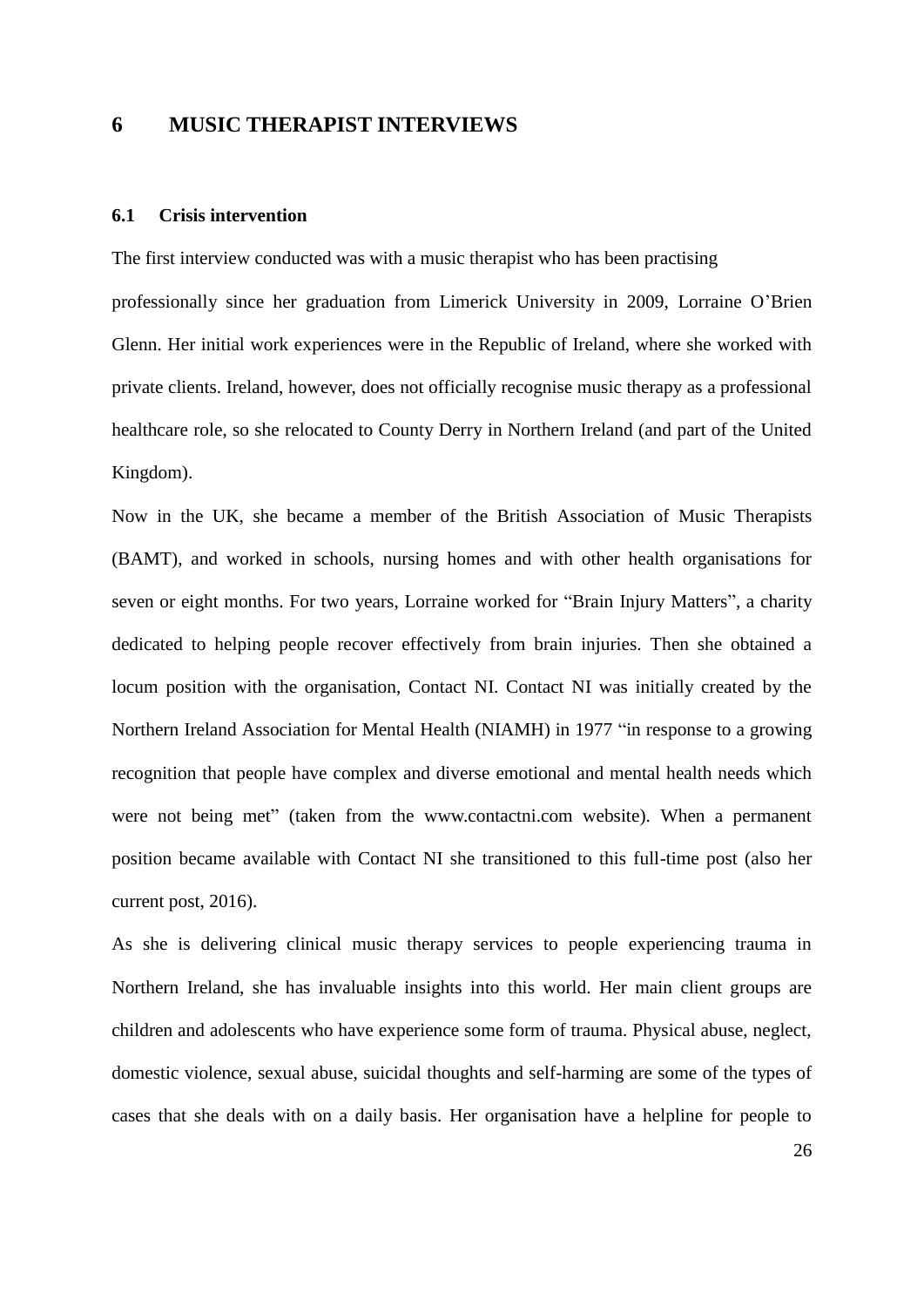contact them. From that initial contact, a client can avail of six sessions of counselling or creative arts therapy (including music therapy). The Big Lottery Fund initially gave financial support to Contact NI for provision of services for aggression-related trauma. This funding meant that people could potentially receive up to a year of music therapy treatment. But, with a recent restructuring, the focus of Contact NI has become crisis intervention, which means they can provide immediate and short-term support for people who are in need. Her organisation is now the main service for suicidal people in Northern Ireland and is funded by the Public Health Agency (PHA).

Lorraine stated that bullying in school was one of the most problematic societal issues that she sees in Northern Ireland. Schools, segregated along religious lines, could be a factor in this issue, although Lorraine ha encountered similar problems in integrated schools too (with students from Catholic, Protestant or other religious backgrounds).

In terms of how she sees her role as a music therapist in Northern Ireland developing, Lorraine discussed her recent training in Gestalt Therapy, with a specific focus on dealing with trans-generational trauma. She is also completing a post-grad in family therapy and systemic practice, whilst also working alongside other therapists, conducting family therapy sessions.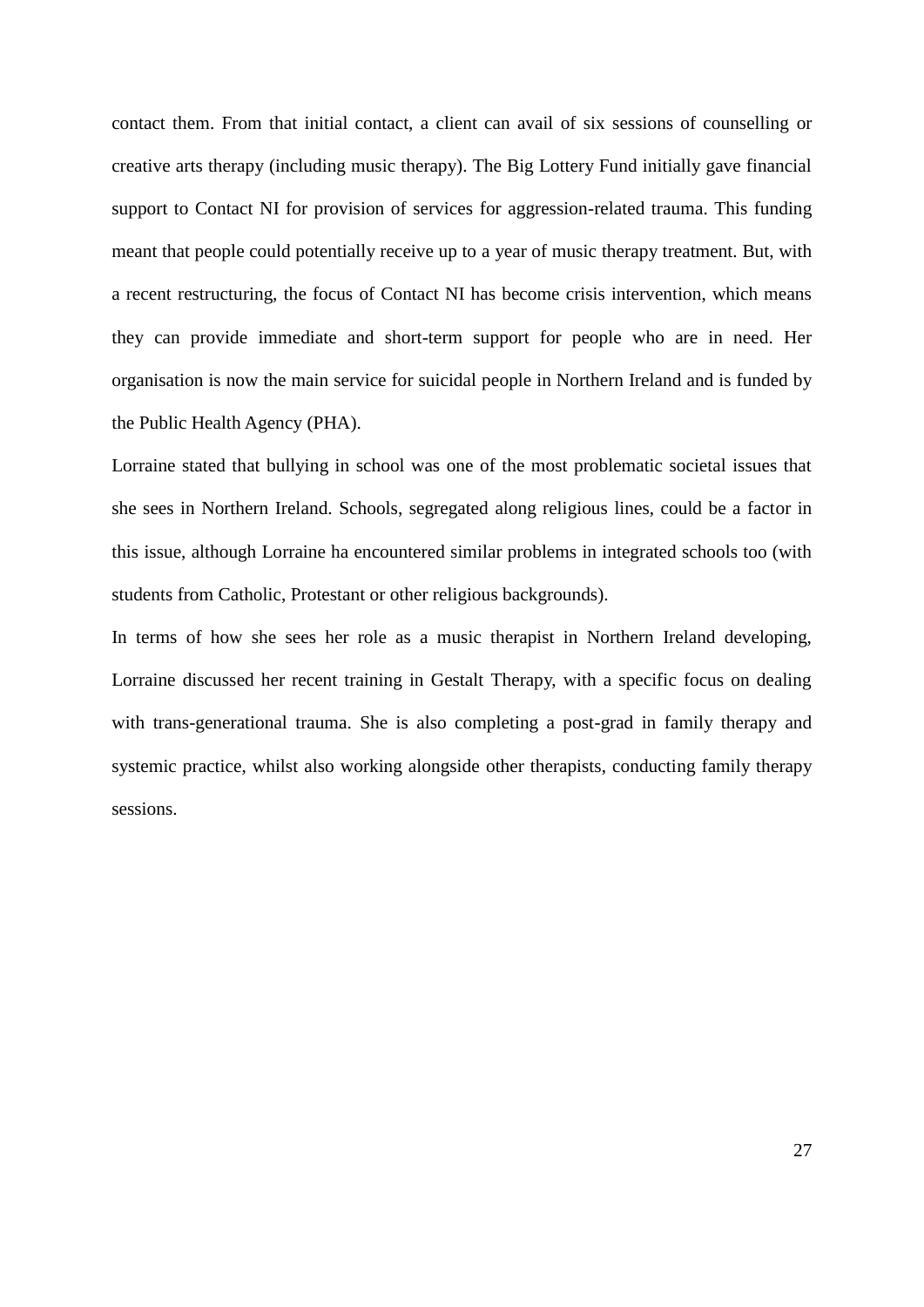#### **6.2 Community music therapy**

The second interview was with music therapist, performer and community music leader, Josie Nugent. After completing a MA in music therapy in Cambridge in 2010, she relocated to Derry in Northern Ireland. There, she worked for three years delivering music therapy sessions in schools, with dementia patients, and with clients with brain injuries. Since 2013 she has been self-employed, working mostly with private clients.

With a background in community music and a strong folk and traditional Irish music heritage, Josie has experience operating in both clinical music therapy and community music-making environments. One of the biggest problems she highlighted in the interview was the difficulty that music therapists have in Northern Ireland, is a lack of access to funding of the profession. She stated that there is a great need for cultural sensitivity when conducting music therapy in Northern Ireland. As an Irish native (with a Southern accent) she is careful about where and how she operates. In her own words, "nothing is neutral in Northern Ireland, music-wise". In her experience, song choices and instrument choices are extremely importing, especially in a group setting. She opted, for example, to use African drums instead of the traditional Irish drum (the bodhran), to avoid culturally-charged reactions from some groups of people. Interestingly, her extensive experience as a traditional musician has served her well in her music therapy and community music work. A traditional 'session', for example, is a musical gathering, usually in a pub, restaurant, club or other venue. Here, people play music, sing songs and often hear (or learn) new material. During these sessions, over many years, Josie honed her interpersonal skills and group dynamic awareness. These enhanced listening and communication skills, and the ability to be flexible both verbally and musically, have become skills that she can now utilise while working with these culturally sensitive groups.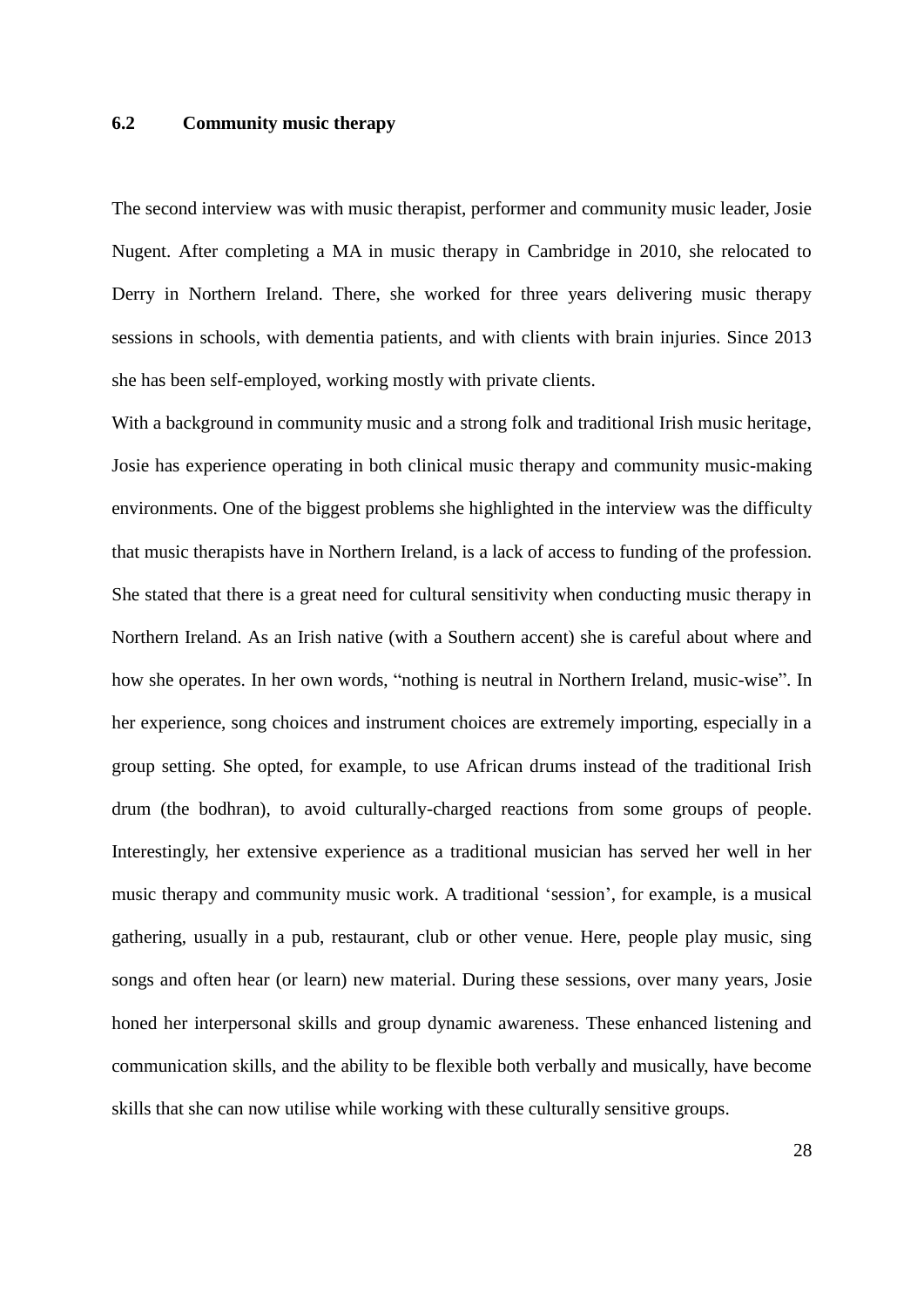She expressed a desire to look at ways that community music and community music therapy can be utilised to better serve clients in Northern Ireland in the years to come.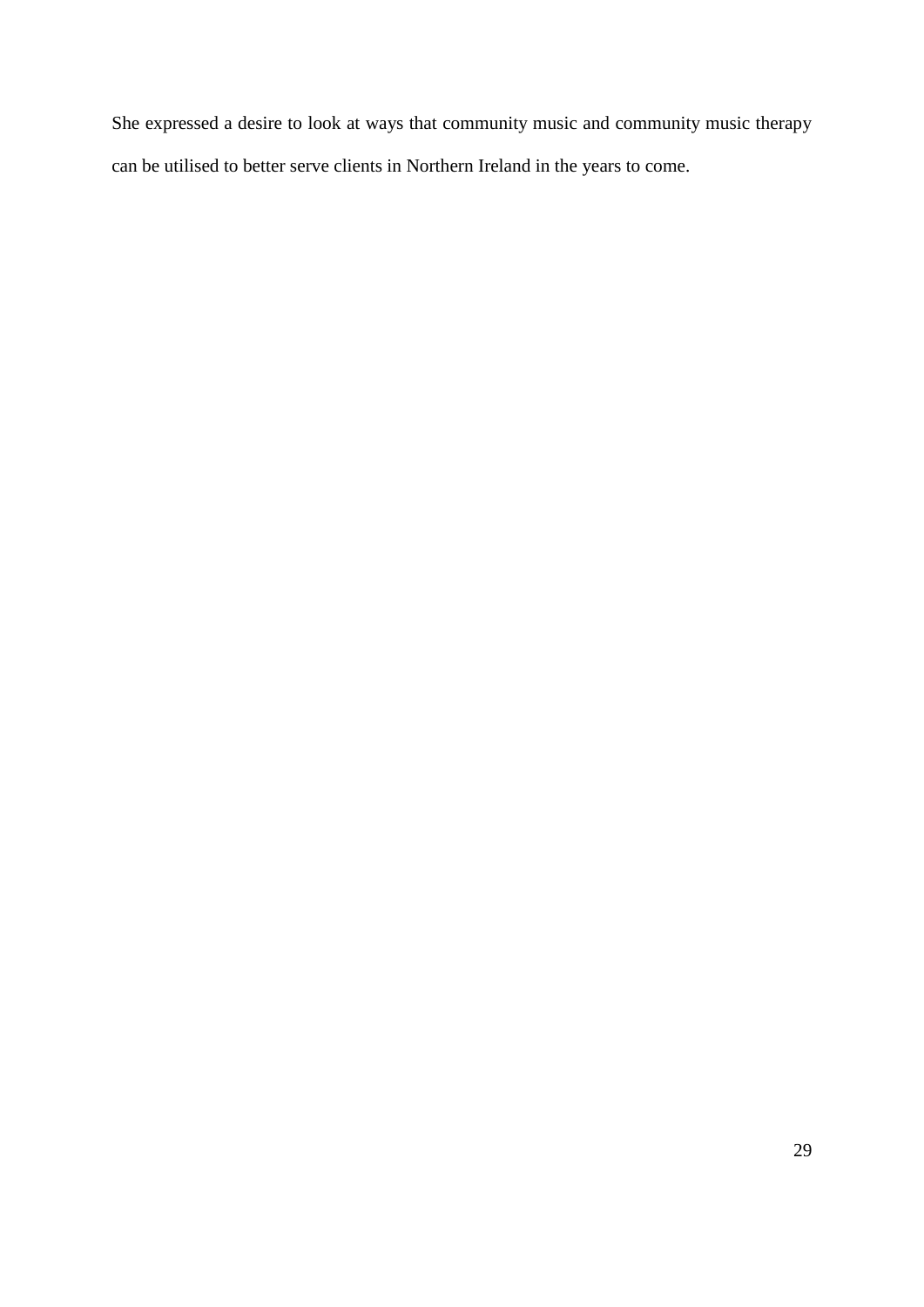## **7 RESULTS**

From the literature presented in this thesis, supported by the testimony from the two participating music therapists, the main message that arises is that, at the very least, music therapy is a useful tool to be used in addressing the often complex health needs of clients in Northern Ireland. In terms of the efficacy and effectiveness of music therapy, it is left to more in-depth and thorough studies to make the case for the potency of music therapy. This study is more concerned with the experiences that people have. The music therapist interviews certainly provide a brief insight into the possible applications for music therapy but cannot shed light on measured, clinical results, neither are they able to offer the most effective models or theories to consider when working in a post-conflict society.

Both of the interviews provide information about the main areas of work that these music therapists are engaged with, i.e. clinical music therapy with traumatised children and adolescents, and culturally-sensitive individual and group music therapy. Although these areas of work are not unique, the experiences offered provide a glimpse into some positive and negative factors that exist when working as a music therapist in Northern Ireland. One theme that arose with both therapists was the problem faced in terms of financing and funding of music therapy provision. The reality of this is made clear by Lorraine, who explained that when she started working for her current employer (Contact NI) there were six or seven music therapists employed by them. Now she is the only full time MT remaining.

The main limitations of this study is that only a small fraction of working music therapists in Northern Ireland were interviewed. A larger study would be possible, as there are not a great number of music therapists based in this particular geographic location. The usefulness of a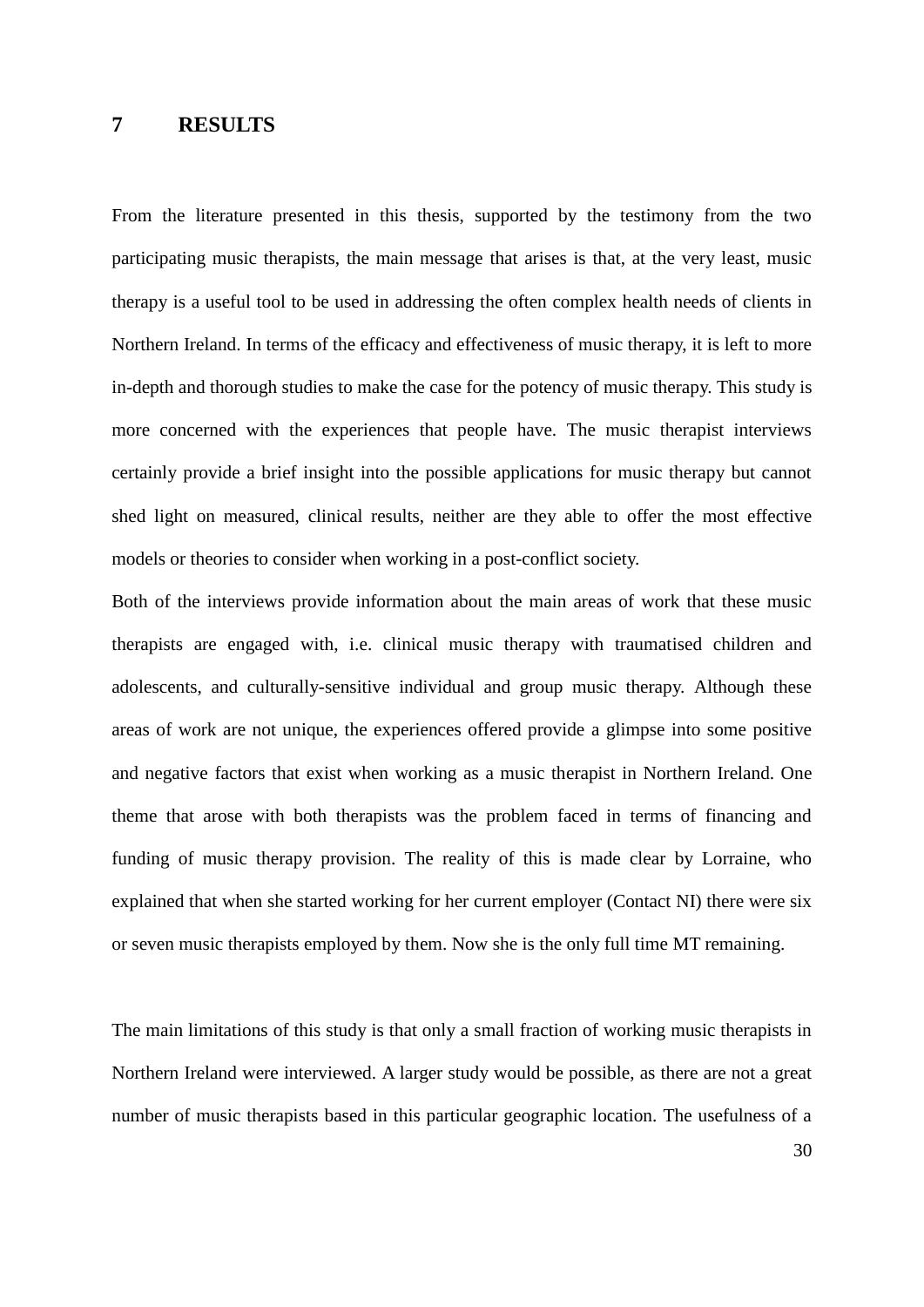larger study based on interviews, however, is unclear. The initial aim of this study was to find out more about how music therapists encounter trauma-related or Northern Irish-centric issues in their work. While these issues were indeed present in the two conversations, a more in- depth analysis of the actual strategies that they employ in a clinical setting would perhaps be more beneficial in order to gain a clearer picture of the power of music therapy, and, to then be able to disseminate these ideas to a larger music therapy community.

An unintended outcome was the information presented about how these therapists began their careers and integrated themselves in a new community in the first place. How they navigated the perils of starting a new business, gained experience in new fields and, ultimately, began to shape the music therapy community in Northern Ireland, is a very useful source of inspiration for newly-qualified music therapists in all parts of the world.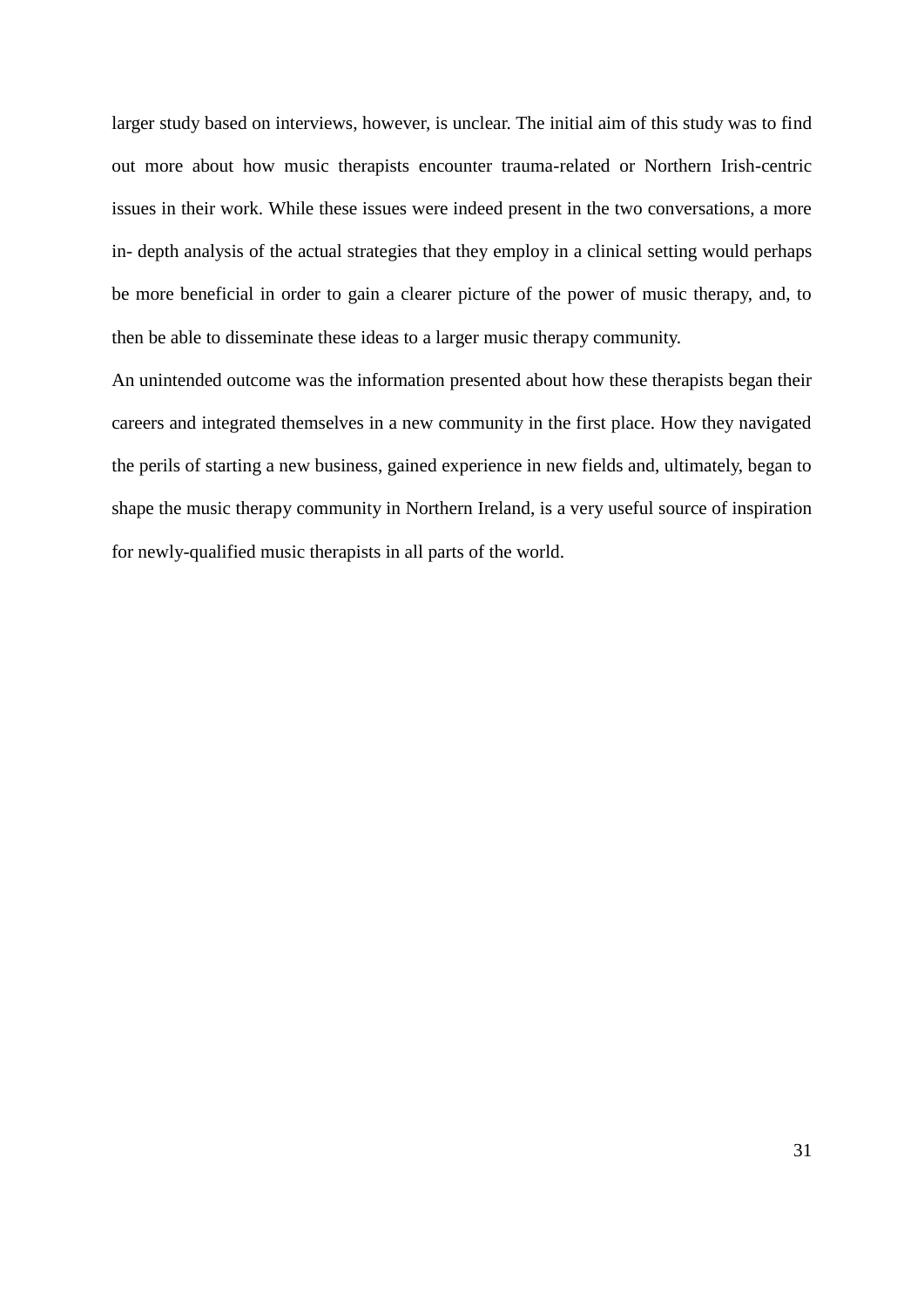## **8 DISCUSSION**

Two recent studies add support to the use of music therapy in treatment of mental health issues, and substance abuse in Northern Ireland - two areas of healthcare that can be related to traumatic experiences. Music therapy as an integrative and complementary treatment for substance abuse withdrawal symptoms is explored by Silverman (2016). He states:

 Conclusion Music therapy is a complimentary [sic] and alternative treatment intervention commonly used in substance abuse treatment that can also positively impact substance abuse withdrawal symptoms. To date, three randomized controlled studies exist evaluating the effects of music therapy on substance abuse withdrawal symptoms. These studies tentatively support music therapy as a single-session intervention that can positively impact the substance abuse withdrawal symptoms of craving and withdrawal with inpatient adults on detoxification units. Thus, music therapy may function as a non-pharmacological complementary and integrative treatment intervention to target not only traditional addiction dependent measures including motivation and change readiness, but can also positively impact substance abuse withdrawal symptoms. Additional research incorporating various paradigms and data types is warranted to better serve this marginalized, poorly understood and disenfranchised clinical population.

#### (Silverman, 2016:14)

Another single-blind study (Porter, et al. 2016) suggests that music therapy may improve self-reported communicative and interactive skills of adolescents, and improve levels of depression and self-esteem for both children and adolescents in the short term. However, the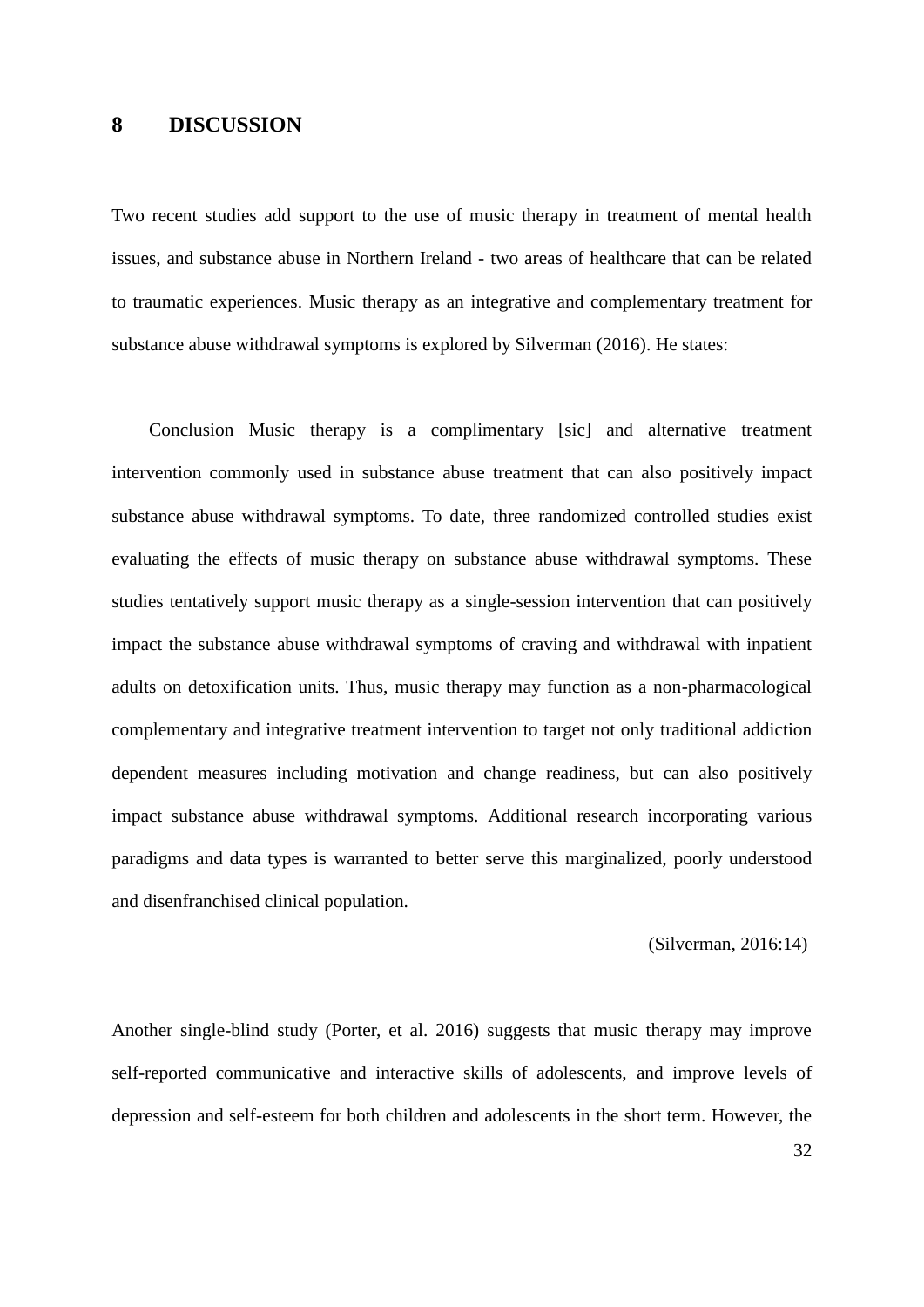authors do conclude that the study is on a small scale and is methodologically weak.

A major factor, when trying to highlight music therapy as a viable healthcare option, is a lack of understanding about what music therapy really is. Lorraine Glenn discussed that aspect of her work, trying to hold information sessions in a nursing home with a high turnover of staff, a seemingly never-ending process of awareness raising about music therapy.

The two music therapists interviewed have got different focuses for their work. As discussed earlier, Lorraine is developing her work in family therapy services. This area is a fundamental in tackling the trans-generational nature of trauma. Josie's focus on community building through music-making and music therapy also seeks to address wider social implications of trauma and societal issues by helping to embed the improvements of individuals' mental, physical and emotional health back into the community.

Investigating how music therapy and trauma intersect in a particular geographic location, i.e. Northern Ireland, is from the researchers' own personal experiences of growing up here. Music making, listening and recording activities are a way to retreat into a safe space, and can provide stress relief, an increased sense of self-worth, and an outlet for creative exploration. A larger creative response to living in a place that is politically, socially and culturally complex, can be seen in the many music and arts events that happen regularly across Northern Ireland. Indeed, the traditional music and language of the island of Ireland started a massive resurgence even before the conflict began. Punk and rock music was prevalent in the late 1970s in Northern Ireland as young musicians emulated the London and New York punk bands who used their alternative platform to voice their discontent with authority or living standards. Northern Ireland would later see many heavy metal gigs and house music nights. Places where people could lose themselves in thrashy, hard rhythms or connect with others through pulsating and hypnotic beats.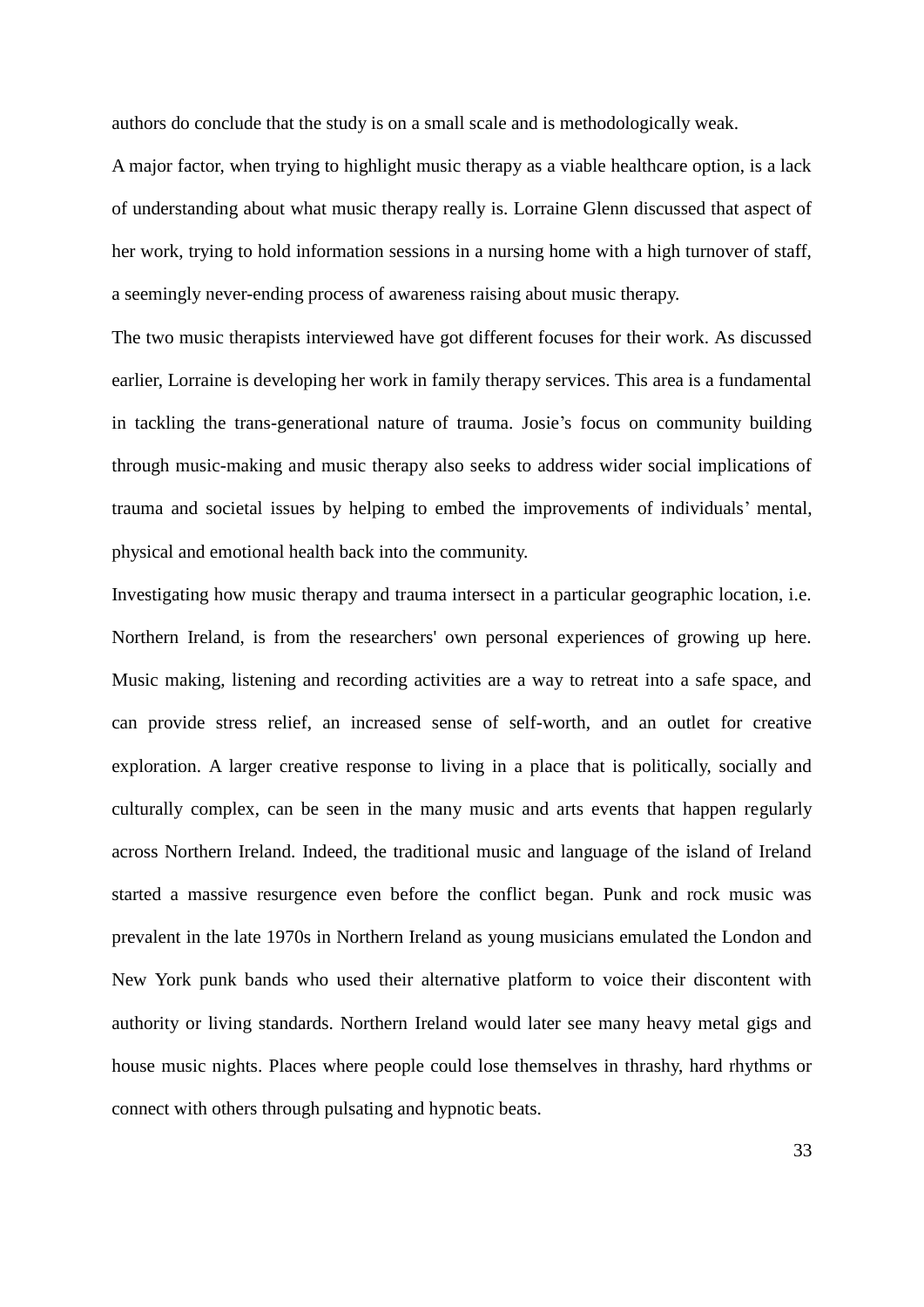In the last ten years or so, the music scene has become much more diverse, especially in the capital of Northern Ireland, Belfast. Here, the best bands and artists perform nightly, and forge ahead with music-making regardless of a political insecure time, and the additional unknown effects that Brexit will have on this part of the UK.

Music therapy continues to grow within this wider backdrop of music-making and creativity and it will certainly be interesting to see how it develops in the years to come in Northern Ireland, hopefully playing a vital role in helping the population recover their the traumatic past.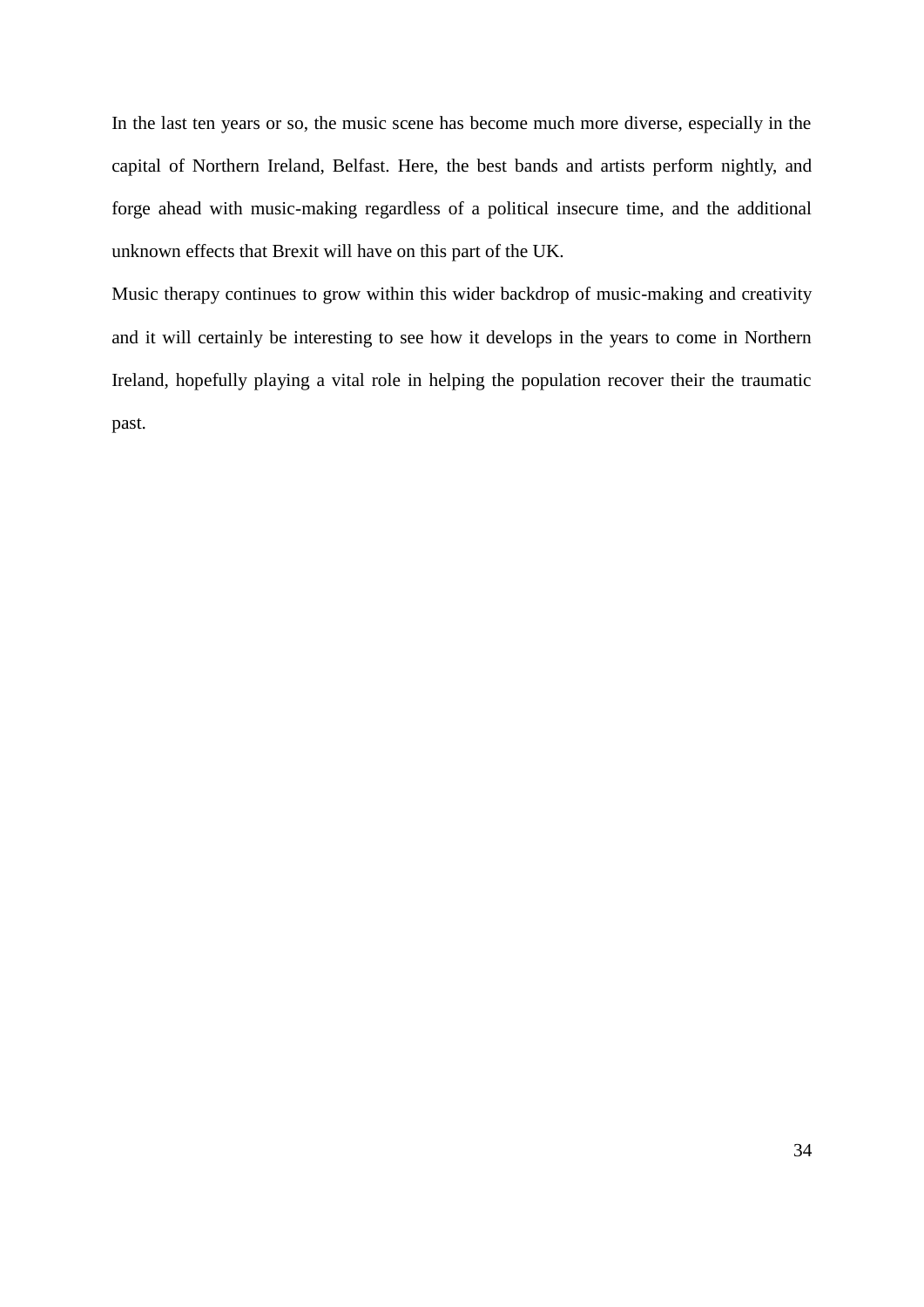## **REFERENCES**

Aigen, K.S. (2014). The study of music therapy: current issues and concepts. Routledge.

- Bracefield, H., Kirk-Smith, M., Slevin, E., Sutton, J. & Thompson, K. (2000). Music therapy in Northern Ireland: the provision for people with learning disabilities. Journal of Intellectual Disabilities, 4(1), 63-76.
- Bruscia, K. (2014). Defining music therapy. Barcelona Publishers.
- Bunt, L. (1994). Music therapy: an art beyond words. Brunner-Routledge.
- Bunting, B., Ferry, F., Murphy, S., O'Neill, S., Bolton, D. (2013). Trauma associated with civil conflict and post-traumatic stress disorder: evidence from the Northern Ireland Study of Health and Stress. Journal of Traumatic Stress, 26(1), 134-141.
- Carr, C., d'Ardenne, P., Sloboda, A., Scott, C., Wang, D. & Priebe, S. (2012). Group music therapy for patients with persistent post-traumatic stress disorder: an exploratory randomized controlled trial with mixed methods evaluation. Psychology and Psychotherapy: Theory, Research and Practice, 85(2), 179- 202.
- Cronn-Mills, D. & Croucher, S. (2015). Understanding communication research methods: a theoretical and practical approach. Routledge.
- Davis, K. (2010). Music and the expressive arts with children experiencing trauma. Journal of Creativity in Mental Health, 5(2), 125-133.
- Dillenburger, K., Fargas, M. & Akhonzada, R. (2008). Evidence-based practice: an exploration of the effectiveness of voluntary sector services for victims of community violence. British Journal of Social Work, 38(8), 1630-1647.
- Downes, C., Harrison, E., Curran, D. & Kavanagh, M. (2012). The trauma still goes on "The multi-generational legacy of Northern Ireland conflict". Clinical Child Psychology and Psychiatry, 18(4), 586-603.
- Felsenstein, R. (2013). From uprooting to replanting: on post-trauma group music therapy for pre-school children, Nordic Journal of Music Therapy, 22(1), 69-85.
- Ferry, F., Bolton, D., Bunting, B., Devine, B., McCann, S. & Murphy, S. (2008). Trauma, Health and Conflict in Northern Ireland: A Study of the Epidemiology of Trauma Related Disorders and Investigation of the Impact of Trauma on the Individual. Psychology Research Institute, University of Ulster.
- Ferry, F., Bunting, B., Murphy, S., O'Neill, S., Stein, D. & Koenen, K. (2013). Traumatic events and their relative PTSD burden in Northern Ireland. Social Psychiatry and Psychiatric Epidemiology, 49(3), 435-446.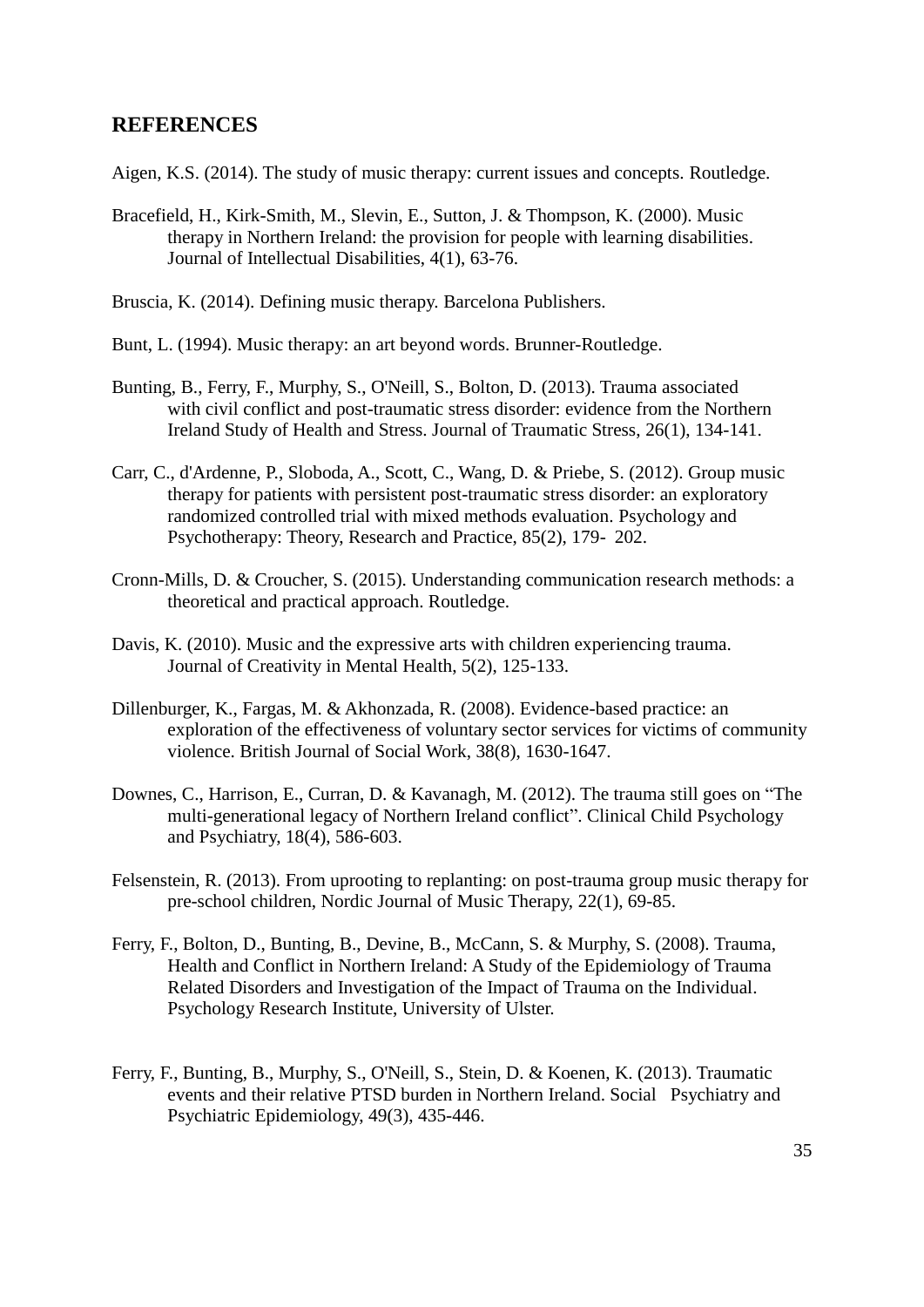- Given, L. M. (ed). (2008). The sage encyclopedia of qualitative research methods. Sage Publications.
- Hamilton, J., Hansson, U., Bell, J. & Toucas, S. (2008). Segregated lives: social division, sectarianism and everyday life in Northern Ireland. Institute for Conflict Research.
- Heidenreich, V. (2005). Music therapy in war-effected areas. Intervention, 3(2), 129-134.
- Herman, J. (1992). Trauma and Recovery: From Domestic Abuse to Political Terror. London, Pandora.
- Horden, P. (2000). Music as medicine: the history of music therapy since antiquity. Routledge.
- Lloyd, K., Devine, P., Gray, A. M. & Heenan, D. (eds). (2004). Social attitudes in Northern Ireland. Pluto Press.
- MacGinty, R., Muldoon, O. & Ferguson, N. (2007). No War, No Peace: Northern Ireland after the Agreement. Political Psychology, 28(1), 1-11.
- Malchiodi, C. A. (2008) Creative interventions with traumatized children. Guilford Press.
- Manktelow, R. (2007). The needs of victims of the Troubles in Northern Ireland. Journal of Social Work, 7(1), 31-50.
- Martel, G. (ed). (2015). Twentieth-century war and conflict: a concise encyclopedia. Wiley Blackwell.
- Mitchell, A. (2011). Lost in Transformation: violent peace and peaceful conflict in Northern Ireland. Palgrave Macmillan.
- Murphy, M. & Stewart, D. (2006). Responding to communities in trauma in Northern Ireland: supporting the positive experience of childhood by partnership working. Support for Learning, 21(2), 70-76.
- Myers, E., Hewstone, M. & Cairns, E. (2009). Impact of Conflict on Mental Health in Northern Ireland: The Mediating Role of Intergroup Forgiveness and Collective Guilt. Political Psychology, 30(2), 269-290.
- Porter, S., McConnell, T., McLaughlin, K., Lynn, F., Cardwell, C., Braiden, H-J., Boylan, J. & Holmes, V. (2016). Music therapy for children and adolescents with behavioural and emotional problems: a randomised controlled trial. The Journal of Child Psychology and Psychiatry, 58(5), 586-594.